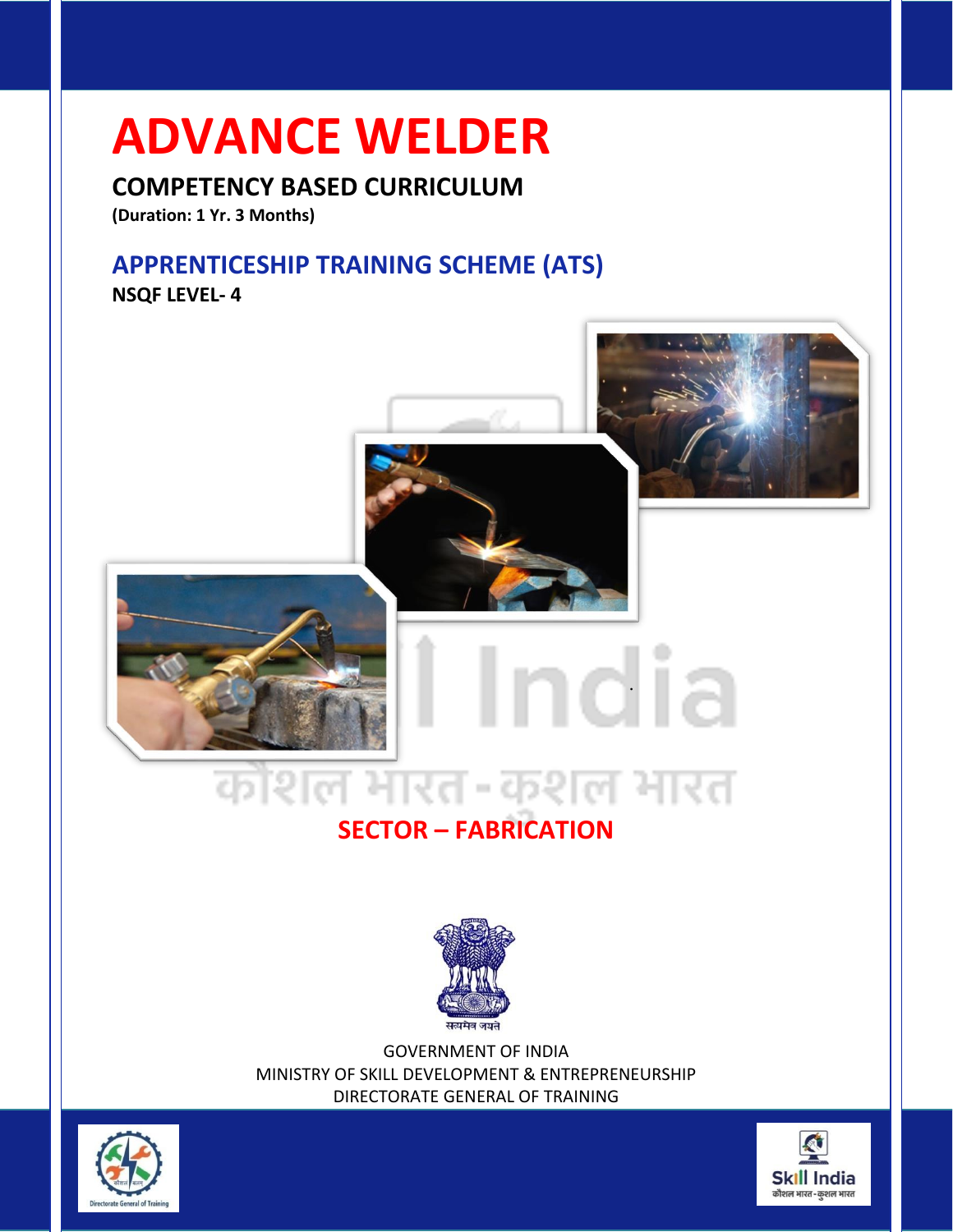### **ADVANCE WELDER**

**(Revised in 2018)**

**APPRENTICESHIP TRAINING SCHEME (ATS)**

**NSQF LEVEL - 4**

## Skill India कोशल भारत-कुशल भारत

Developed By

Ministry of Skill Development and Entrepreneurship Directorate General of Training **CENTRAL STAFF TRAINING AND RESEARCH INSTITUTE**

EN-81, Sector-V, Salt Lake City, Kolkata – 700 091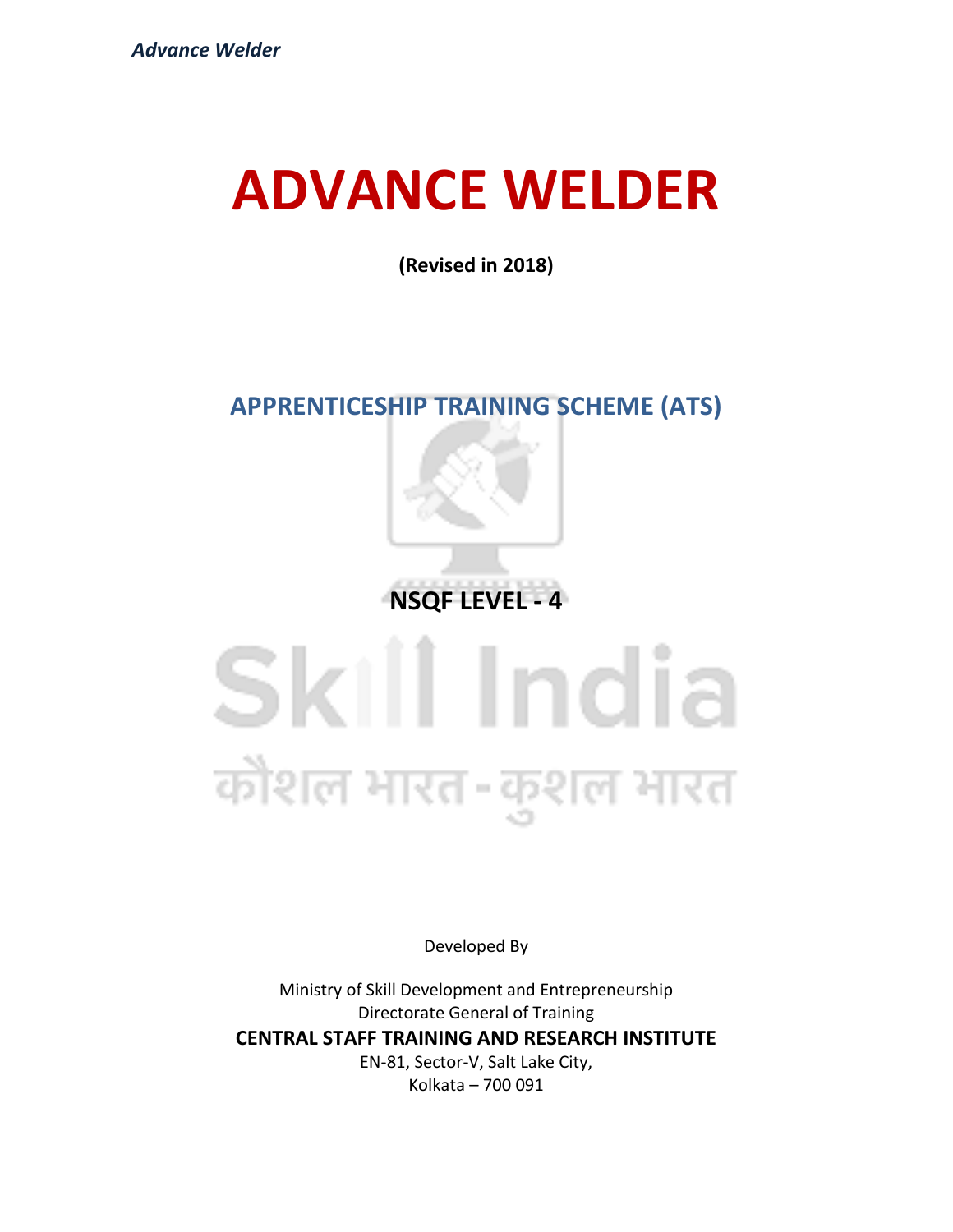The DGT sincerely express appreciation for the contribution of the Industry, State Directorate, Trade Experts and all others who contributed in revising the curriculum. Special acknowledgement to the following industries/organizations who have contributed valuable inputs in revising the curricula through their expert members:

- 1. Larsen & Turbo, Mumbai.
- 2. BHEL, Noida.

Special acknowledgement is extended by DGT to the following expert members who had contributed immensely in this curriculum.

**Co-ordinator for the course:** Sh. Nirmalya Nath., ADT, CSTARI, Kolakata

| SI. | <b>Name &amp; Designation</b> | Organization    | <b>Expert Group</b> |
|-----|-------------------------------|-----------------|---------------------|
| No. | Sh./Mr./Ms.                   |                 | <b>Designation</b>  |
| 1.  | Dr. Krishan Sivaraman         | L&T-HE Powai    | Expert              |
| 2.  | M. Thamizharasan, JDT         | CSTARI, Kolkata | Expert              |
| 3.  | N. Nath, ADT                  | CSTARI, Kolkata | Expert              |
| 4.  | D.S. Meena T.O.               | ATI, Kanpur     | Expert              |

Skill India

कौशल भारत-कुशल भारत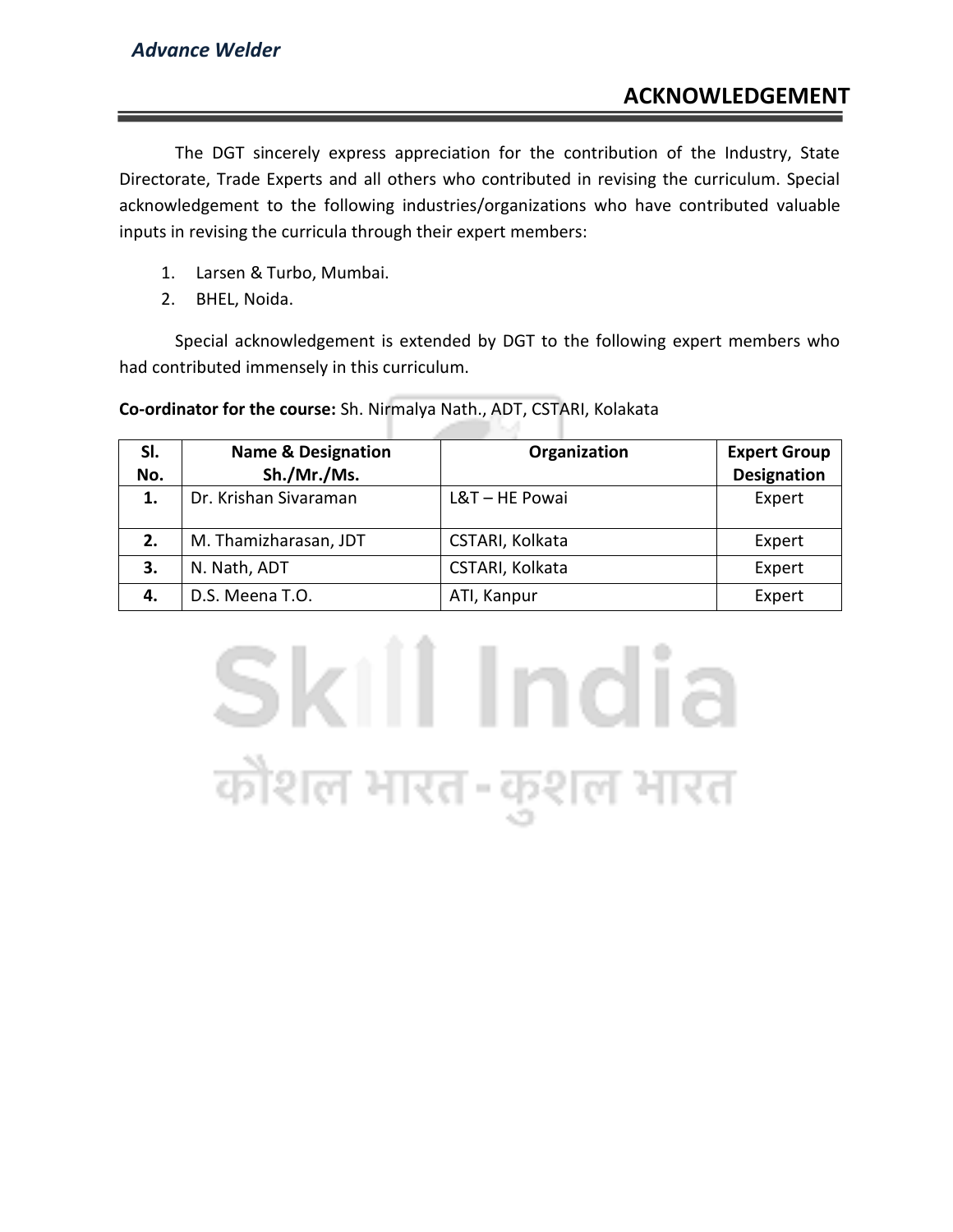<u> 1989 - Johann Stein, marwolaethau a bhannaich an t-Amhair an t-Amhair an t-Amhair an t-Amhair an t-Amhair an</u>

| SI.<br>No. | <b>Topics</b>                                               | Page No.  |
|------------|-------------------------------------------------------------|-----------|
| 1.         | Background                                                  | $1 - 2$   |
| 2.         | <b>Training System</b>                                      | $3 - 7$   |
| 3.         | <b>Job Role</b>                                             | $8 - 9$   |
| 4.         | NSQF Level Compliance                                       | 10        |
| 5.         | <b>General Information</b>                                  | 11        |
| 6.         | Learning Outcome                                            | $12 - 13$ |
| 7.         | Learning Outcome with Assessment Criteria                   | 14-16     |
| 8.         | Syllabus                                                    | $17 - 21$ |
| 9.         | Syllabus - Core Skill                                       | $22 - 26$ |
|            | 9.1 Core Skill - Workshop Calculation & Science and         |           |
|            | <b>Engineering Drawing</b>                                  |           |
|            | 9.2 Core Skill - Employability Skill                        |           |
| 10.        | Details of Competencies (On-Job Training)                   |           |
| 11.        | List of Trade Tools & Equipment Basic Training - Annexure I | 29-33     |
| 12.        | Format for Internal Assessment - Annexure II                | 34        |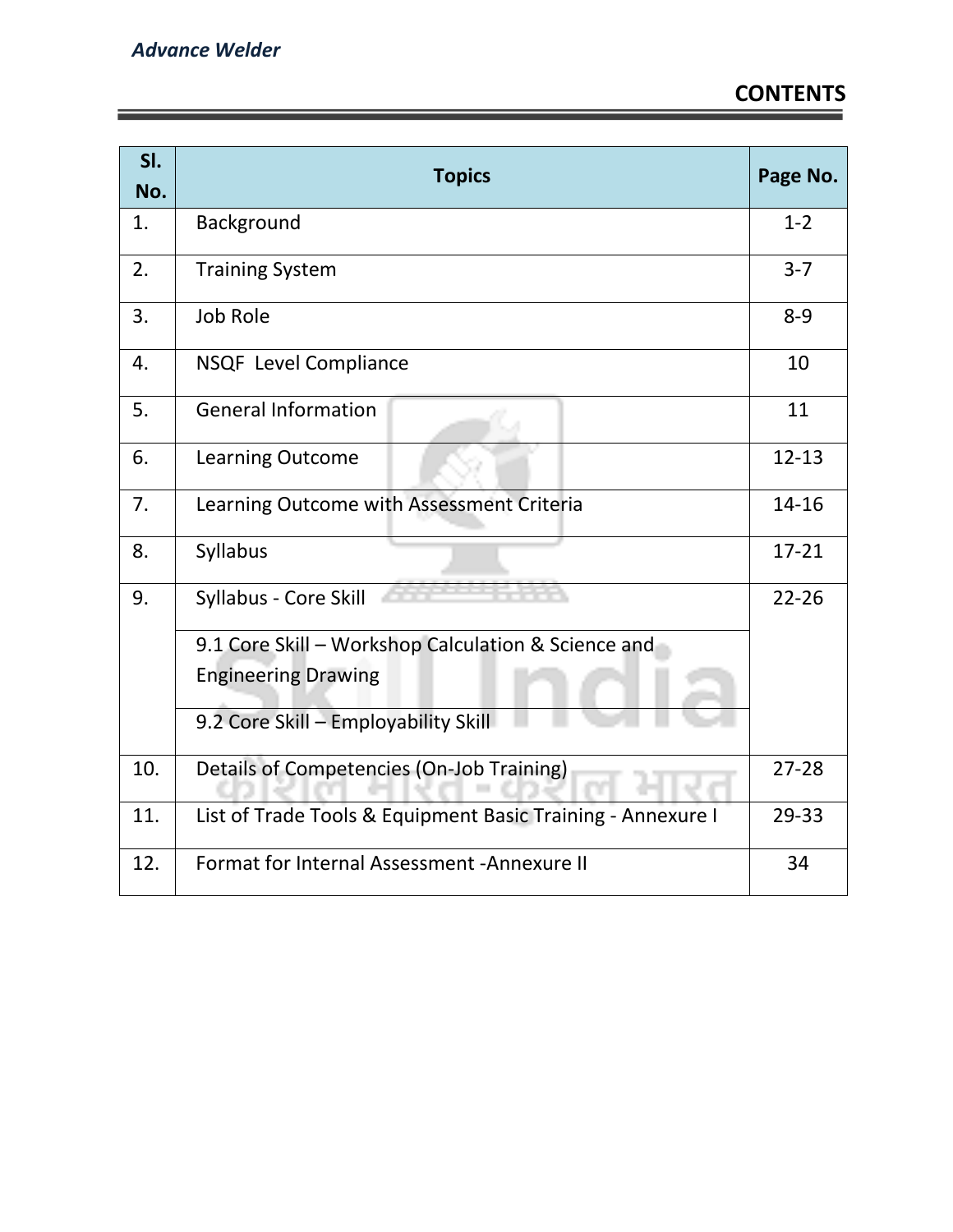#### **1.1 Apprenticeship Training Scheme under Apprentice Act 1961**

The Apprentices Act, 1961 was enacted with the objective of regulating the programme of training of apprentices in the industry by utilizing the facilities available therein for imparting on-the-job training. The Act makes it obligatory for employers in specified industries to engage apprentices in designated trades to impart Apprenticeship Training on the job in industry to school leavers and person having National Trade Certificate(ITI pass-outs) issued by National Council for Vocational Training (NCVT) to develop skilled manpower for the industry**.** There are four categories of apprentices namely**; trade apprentice, graduate, technician and technician (vocational) apprentices.** 

Qualifications and period of apprenticeship training of **trade apprentices** vary from trade to trade. The apprenticeship training for trade apprentices consists of basic training followed by practical training. At the end of the training, the apprentices are required to appear in a trade test conducted by NCVT and those successful in the trade tests are awarded the National Apprenticeship Certificate.

The period of apprenticeship training for graduate (engineers), technician (diploma holders and technician (vocational) apprentices is one year. Certificates are awarded on completion of training by the Department of Education, Ministry of Human Resource Development.

#### **1.2 Changes in Industrial Scenario**

Recently we have seen huge changes in the Indian industry. The Indian Industry registered an impressive growth during the last decade and half. The number of industries in India have increased manifold in the last fifteen years especially in services and manufacturing sectors. It has been realized that India would become a prosperous and a modern state by raising skill levels, including by engaging a larger proportion of apprentices, will be critical to success; as will stronger collaboration between industry and the trainees to ensure the supply of skilled workforce and drive development through employment. Various initiatives to build up an adequate infrastructure for rapid industrialization and improve the industrial scenario in India have been taken.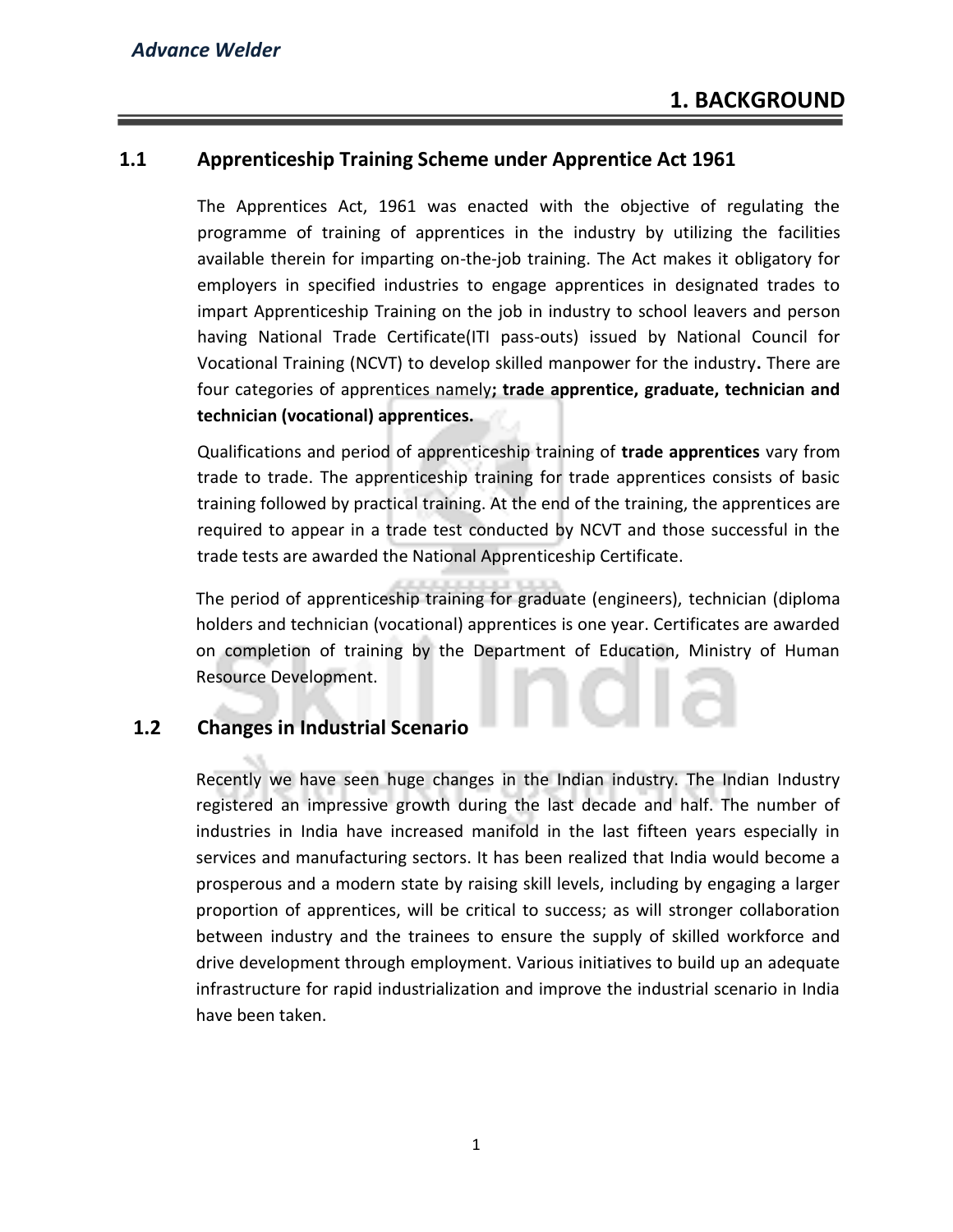#### **1.3 Reformation**

The Apprentices Act, 1961 has been amended and brought into effect from 22<sup>nd</sup> December, 2014 to make it more responsive to industry and youth. Key amendments are as given below:

- Prescription of number of apprentices to be engaged at establishment level instead of trade-wise.
- Establishment can also engage apprentices in optional trades which are not designated, with the discretion of entry level qualification and syllabus.
- Scope has been extended also to non-engineering occupations.
- Establishments have been permitted to outsource basic training in an institute of their choice.
- The burden of compliance on industry has been reduced significantly.

,,,,,,,,,,,,

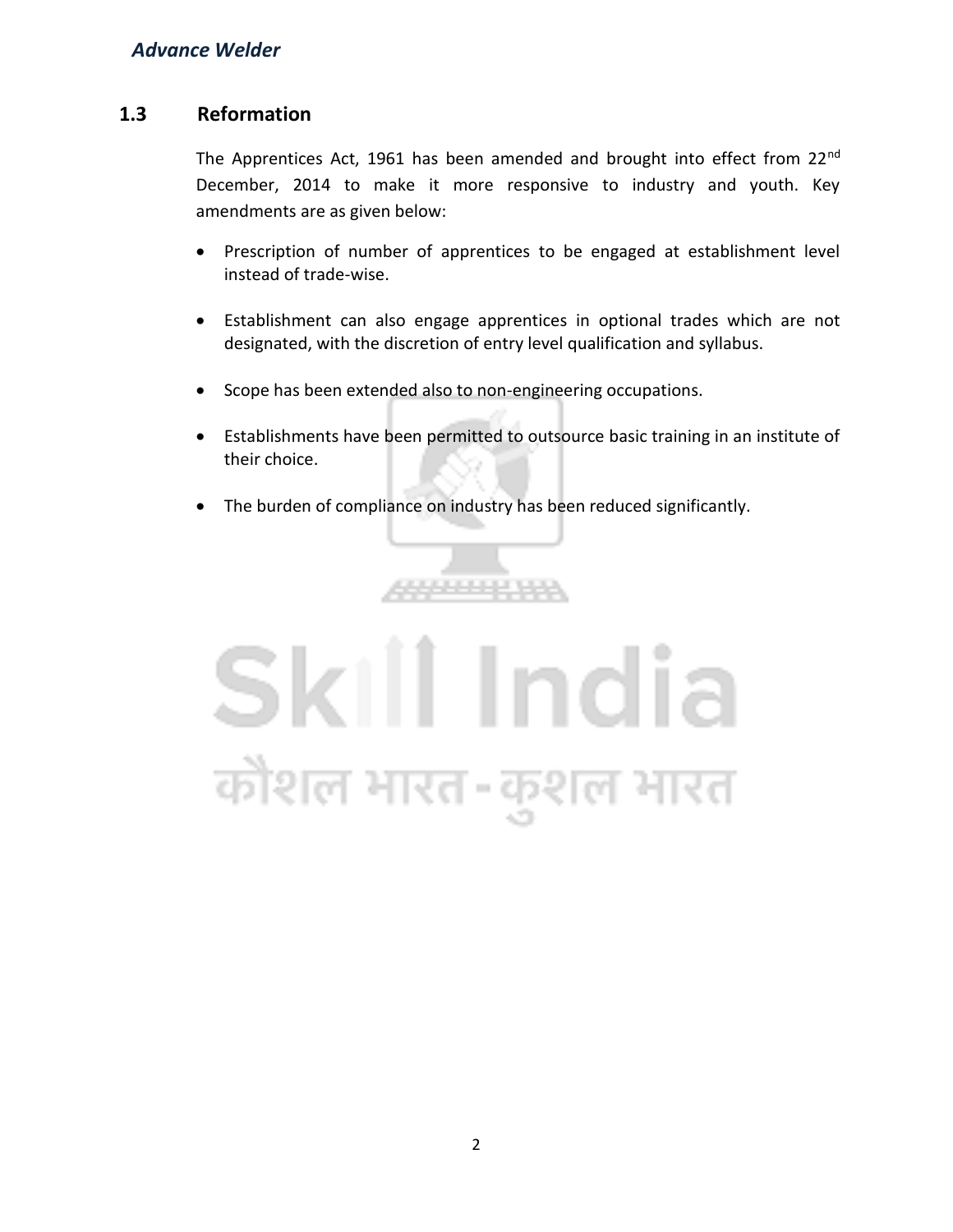#### **2.1 GENERAL**

Directorate General of Training (DGT) under Ministry of Skill Development & Entrepreneurship offers range of vocational training courses catering to the need of different sectors of economy/ Labour market. The vocational training programmes are delivered under aegis of National Council of Vocational Training (NCVT). Craftsman Training Scheme (CTS) and Apprenticeship Training Scheme (ATS) are two pioneer programmes of NCVT for propagating vocational training.

ADVANCE WELDER trade under ATS is one of the most popular courses delivered nationwide through different industries. The course is of 01 year 03 months (01 Block of 15 months including basic training) duration. It mainly consists of Domain area and Core area. In the Domain area Trade Theory & Practical impart professional - skills and knowledge, while Core area - Workshop Calculation and science, Engineering Drawing and Employability Skills imparts requisite core skills & knowledge and life skills. After passing out the training programme, the trainee is being awarded National Apprenticeship Certificate (NAC) by NCVT having worldwide recognition.

#### **Broadly candidates need to demonstrate that they are able to:**

• Read & interpret technical parameters/document, plan and organize work processes, identify necessary materials and tools;

**JOURNAL AND THE REAL** 

- Perform task with due consideration to safety rules, accident prevention regulations and environmental protection stipulations;
- Apply professional skill, knowledge, core skills & employability skills while performing jobs and solve problem during execution.
- Check the job/assembly as per drawing for functioning, identify and rectify errors in job/assembly.
- Document the technical parameters related to the task undertaken.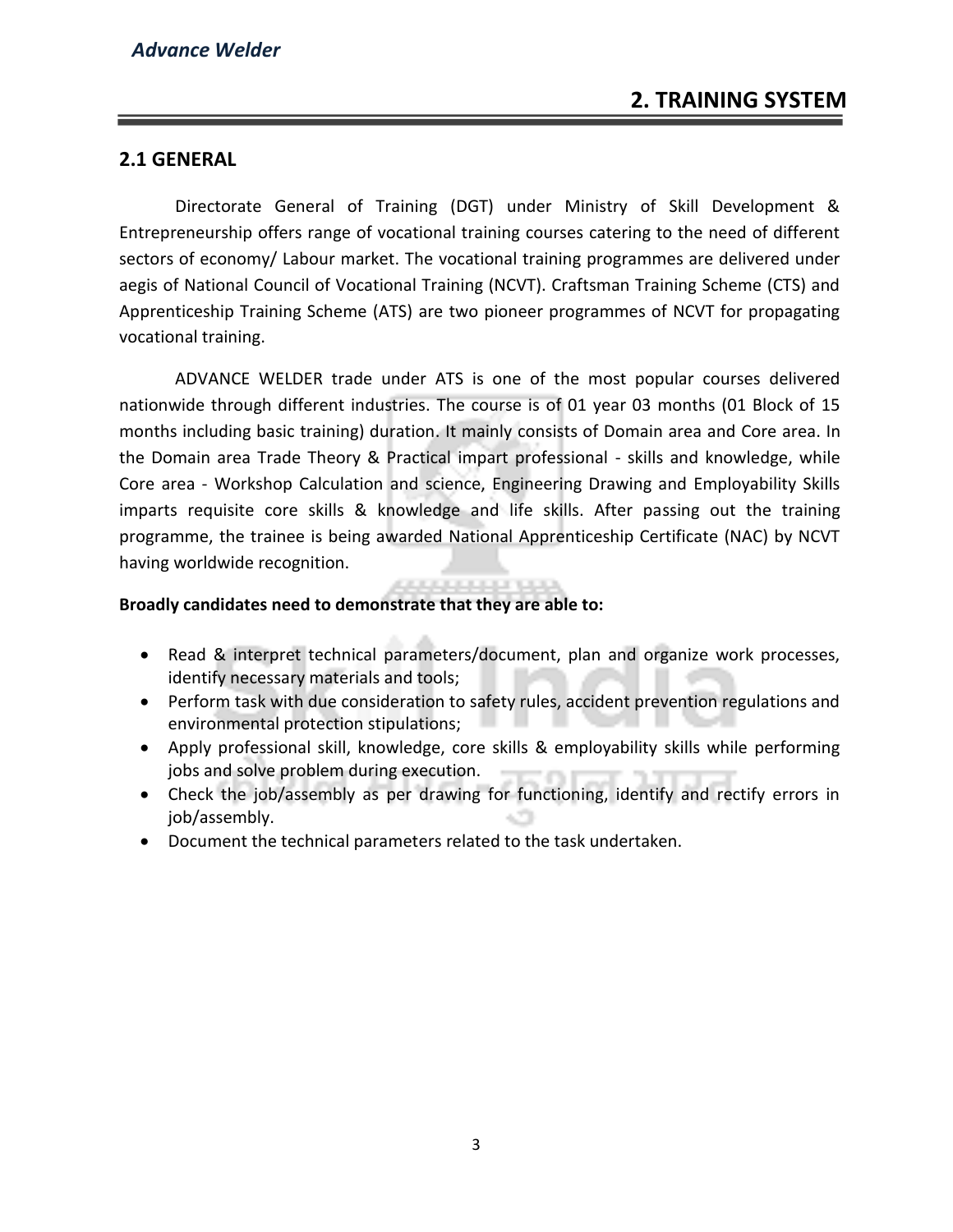#### **2.2 CAREER PROGRESSION PATHWAYS**:

• Indicative pathways for vertical mobility.



#### **2.3 COURSE STRUCTURE:**

Table below depicts the distribution of training hours across various course elements during a period of one year (*Basic Training and On-Job Training*) : -

#### **Total training duration details: -**

| <b>Time</b><br>(in months)                       | $1 - 3$        | $4 - 15$    |  |
|--------------------------------------------------|----------------|-------------|--|
| <b>Basic Training</b>                            | <b>Block-1</b> |             |  |
| <b>Practical Training</b><br>(On - job training) | $- - - -$      | $Block - I$ |  |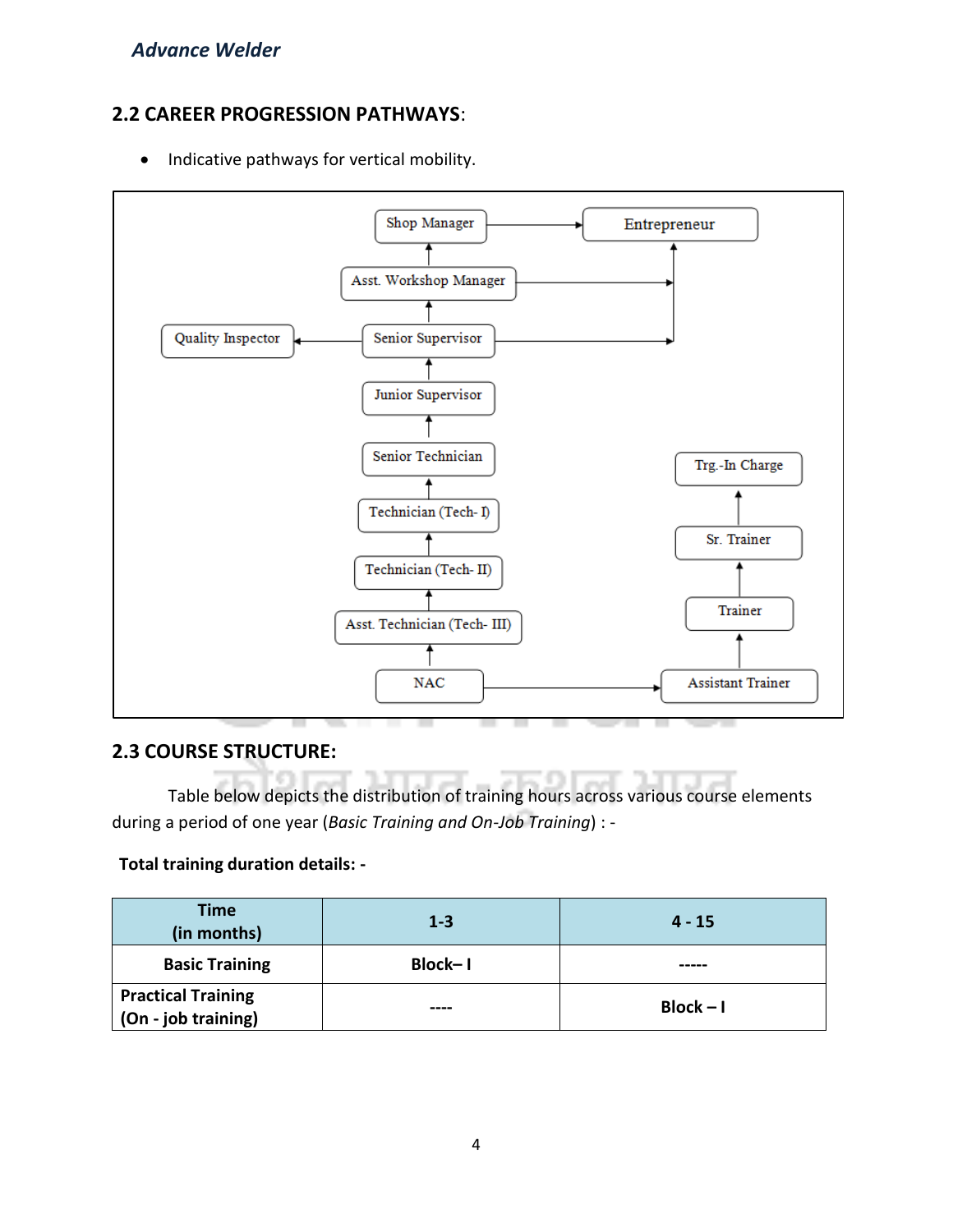#### **A. Basic Training**

For 02 yrs. course (Engg) :-(Total 06 months: 03 months in 1<sup>st</sup>yr. + 03 months in 2<sup>nd</sup> yr.) For 01 yr. course (Engg) :-(**Total 03 months:** 03 months in 1<sup>st</sup> yr.)

| S No. | <b>Course Element</b>                        |  | <b>Total Notional Training Hours</b> |            |
|-------|----------------------------------------------|--|--------------------------------------|------------|
|       |                                              |  | For 02 Yrs.                          | For 01 Yr. |
|       |                                              |  | course                               | course     |
| 1.    | Professional Skill (Trade Practical)         |  | 550                                  | 275        |
| 2.    | Professional Knowledge (Trade Theory)        |  | 240                                  | 120        |
| 3.    | <b>Workshop Calculation &amp; Science</b>    |  | 40                                   | 20         |
| 4.    | <b>Engineering Drawing</b>                   |  | 60                                   | 30         |
| 5.    | <b>Employability Skills</b>                  |  | 110                                  | 55         |
|       | <b>Total (Including internal assessment)</b> |  | 1000                                 | 500        |

#### **B. On-Job Training:-**

For 02 yrs. Course (Engg) :-( Total 18 months: 09 months in 1<sup>st</sup> yr. + 09 months in 2<sup>nd</sup> yr.)

Notional Training Hours for On-Job Training: 3120 Hrs.

For 01 yr. course (Engg) :-( **Total 12 months**)

Notional Training Hours for On-Job Training: 2080 Hrs.

#### **C. Total training hours:-**

| <b>Basic Training</b><br><b>Duration</b> |           | <b>On-Job Training</b> | <b>Total</b> |
|------------------------------------------|-----------|------------------------|--------------|
| For 02 yrs. course                       | 1000 hrs. | 3120 hrs.              | 4120 hrs.    |
| (Engg)                                   |           |                        |              |
| For 01 yr. course                        | 500 hrs.  | 2080 hrs.              | 2580 hrs.    |
| (Engg)                                   |           |                        |              |

#### **2.4 ASSESSMENT & CERTIFICATION:**

The trainee will be tested for his skill, knowledge and attitude during the period of course and at the end of the training programme as notified by Govt of India from time to time. The Employability skills will be tested in first two semesters only.

a) The **Internal assessment** during the period of training will be done by **Formative assessment method** by testing for assessment criteria listed against learning outcomes. The training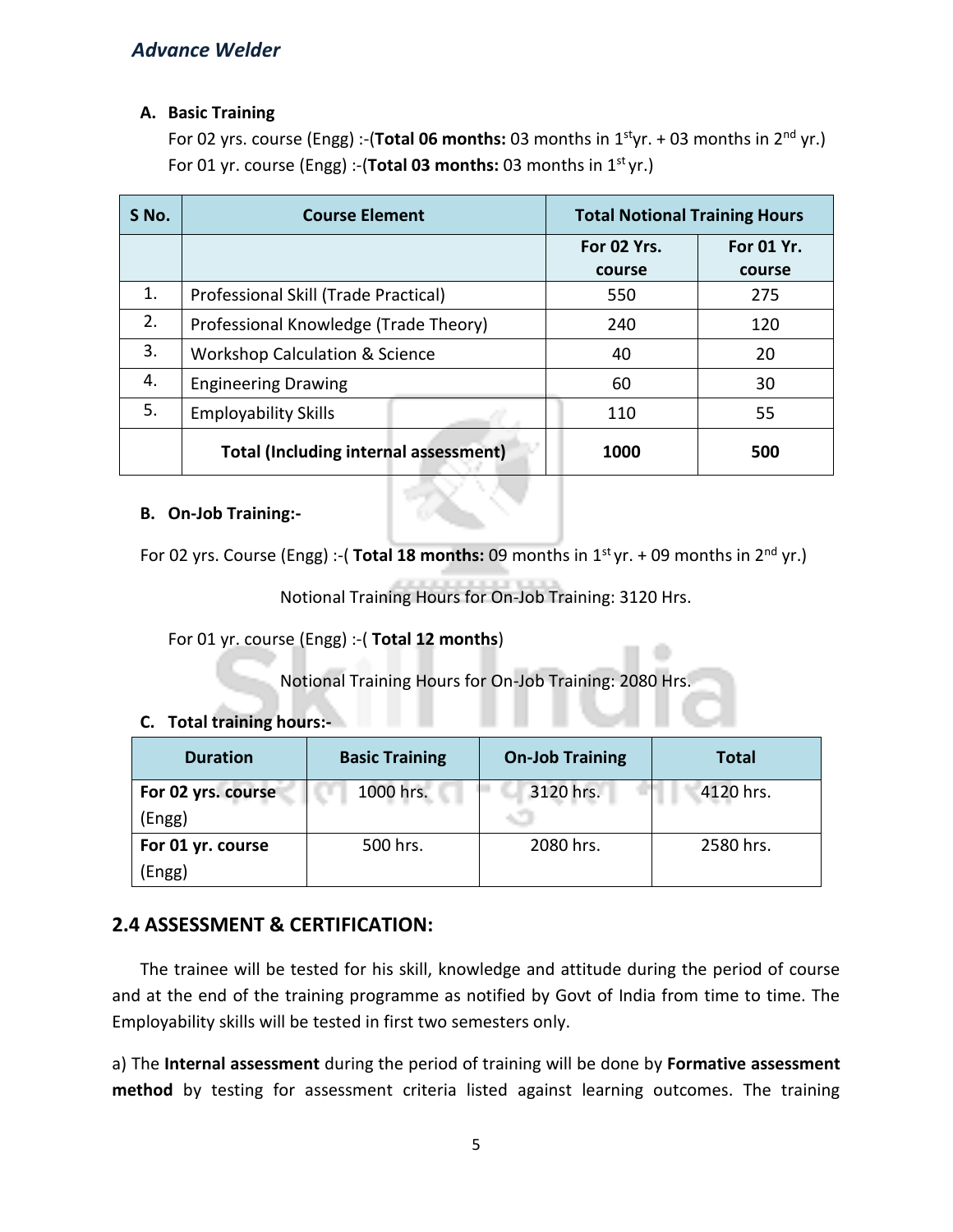institute have to maintain individual *trainee portfolio* as detailed in assessment guideline. The marks of internal assessment will be as per the template (Annexure – II).

b) The final assessment will be in the form of summative assessment method. The All India Trade Test for awarding NAC will be conducted by NCVT on completion of course as per guideline of Govt of India. The pattern and marking structure is being notified by govt of India from time to time. **The learning outcome and assessment criteria will be basis for setting question papers for final assessment. The examiner during final examination will also check**  individual trainee's profile as detailed in assessment guideline before giving marks for practical examination.

#### **2.4.1 PASS REGULATION**

The minimum pass percent for Practical is 60% & minimum pass percent for Theory subjects 40%. The candidate pass in each subject conducted under all India trade test.

#### **2.4.2 ASSESSMENT GUIDELINE**

Appropriate arrangements should be made to ensure that there will be no artificial barriers to assessment. The nature of special needs should be taken into account while undertaking assessment. Due consideration should be given while assessing for team work, avoidance/reduction of scrap/wastage and disposal of scarp/wastage as per procedure, behavioral attitude, sensitivity to environment and regularity in training. The sensitivity towards OSHE and self-learning attitude are to be considered while assessing competency.

Assessment will be evidence based comprising the following:

- Job carried out in labs/workshop
- Record book/ daily diary
- Answer sheet of assessment
	- Viva-voce
	- Progress chart
	- Attendance and punctuality
	- Assignment
	- Project work

Evidences of internal assessments are to be preserved until forthcoming semester examination for audit and verification by examination body. The following marking pattern to be adopted while assessing:

| <b>Performance Level</b>                                               | Evidence |  |
|------------------------------------------------------------------------|----------|--|
| (a) Weightage in the range of 60 -75% to be allotted during assessment |          |  |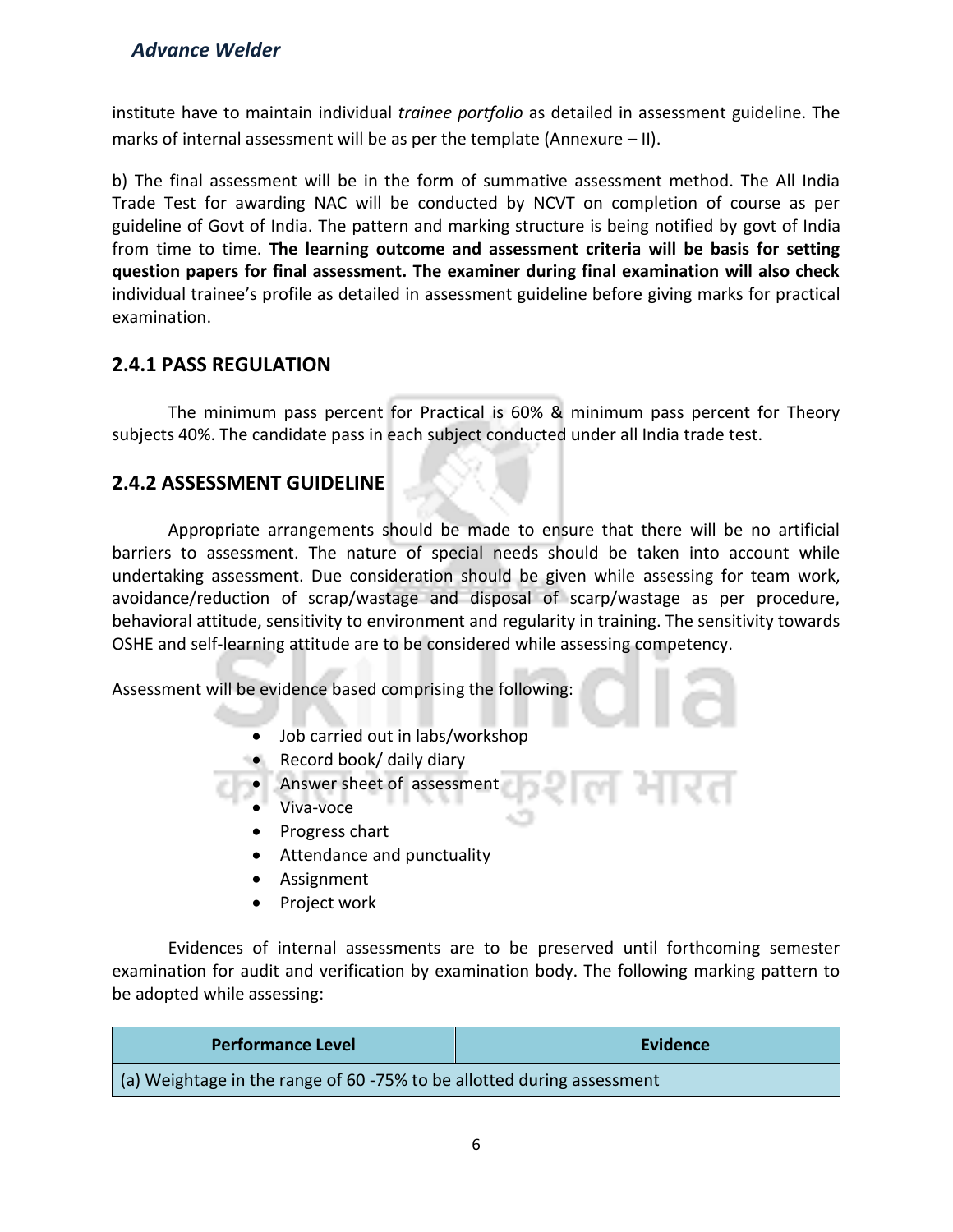| For performance in this grade, the<br>candidate with occasional guidance and<br>showing due regard for safety procedures<br>and practices, has produced work which<br>demonstrates attainment of an acceptable<br>standard of craftsmanship.                                                                     | Demonstration of good skill in the use of<br>hand tools, machine tools and workshop<br>equipment<br>Below 70% tolerance dimension/accuracy<br>achieved while undertaking different work<br>with those demanded by the<br>component/job/set standards.<br>A fairly good level of neatness and<br>consistency in the finish<br>Occasional support in completing the<br>project/job.                    |
|------------------------------------------------------------------------------------------------------------------------------------------------------------------------------------------------------------------------------------------------------------------------------------------------------------------|------------------------------------------------------------------------------------------------------------------------------------------------------------------------------------------------------------------------------------------------------------------------------------------------------------------------------------------------------------------------------------------------------|
| (b) Weightage in the range of above 75% - 90% to be allotted during assessment                                                                                                                                                                                                                                   |                                                                                                                                                                                                                                                                                                                                                                                                      |
| For this grade, the candidate, with little<br>guidance and showing due regard for<br>safety procedures and<br>practices,<br>has<br>work<br>which<br>demonstrates<br>produced<br>attainment of a reasonable standard of<br>craftsmanship.                                                                         | Good skill levels in the use of hand tools,<br>machine tools and workshop equipment<br>70-80% tolerance dimension/accuracy<br>achieved while undertaking different work<br>with those demanded by the<br>component/job/set standards.<br>A good level of neatness and consistency in<br>the finish<br>Little support in completing the project/job                                                   |
| (c) Weightage in the range of above 90% to be allotted during assessment                                                                                                                                                                                                                                         |                                                                                                                                                                                                                                                                                                                                                                                                      |
| performance in this<br>grade,<br>the<br>For<br>candidate, with minimal or no support in<br>organization and execution and with due<br>safety<br>regard<br>for<br>procedures<br>and<br>practices, has produced work which<br>high<br>demonstrates attainment<br>≞of<br><sub>a</sub><br>standard of craftsmanship. | High skill levels in the use of hand tools,<br>$\bullet$<br>machine tools and workshop equipment<br>Above 80% tolerance dimension/accuracy<br>$\bullet$<br>achieved while undertaking different work<br>with those demanded by the<br>component/job/set standards.<br>A high level of neatness and consistency in<br>$\bullet$<br>the finish.<br>Minimal or no support in completing the<br>project. |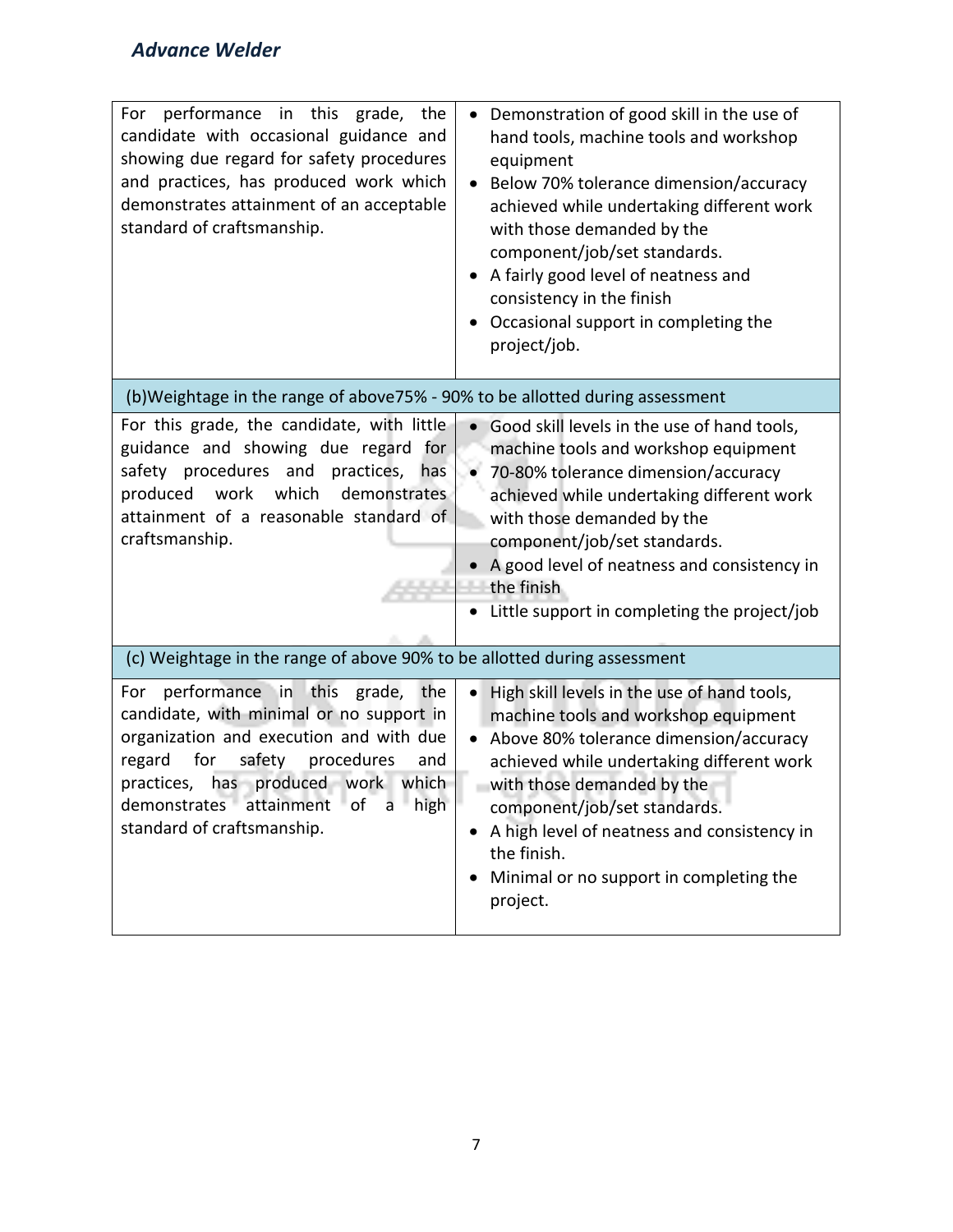#### **Brief description of Job roles:**

**Advance Welder (Gas & Electric) while doing gas welding** fuses metal parts together using welding rod and oxygen acetylene flame. Examines parts to be welded, cleans portion to be joined, holds them together by some suitable device and if necessary makes narrow groove to direct flow of molten metal to strengthen joint. Selects correct type and size of welding rod, nozzle etc. and tests welding, torch. Wears dark glasses and other protective devices while welding. Releases and regulates valves of oxygen and acetylene cylinders to control their flow into torch. Ignites torch and regulates flame gradually. Guides flame along joint and heat it to melting point, simultaneously melting welding rod and spreading molten metal along joint shape, size etc. and rectifies defects if any.

**Advance Welder while doing Arc welding,** fuses metals using arc-welding power source and electrodes. Examines parts to be welded, cleans them and sets joints together with clamps or any other suitable device. Starts welding power source and regulates current according to material and thickness of welding. Connect one lead to part to be welded, selects required type of electrode and clamps other lead to electrode holder. May join parts first at various points for holding at specified angles, shape, form and dimension by tack welding. Establish arc between electrode and joint and maintain it throughout the length of the joint.

**Advance Welder, Machine operates** gas or electric welding machine to joint metal parts by fusion. Sets machine for operation by igniting burners and adjusting flames or by switching on current. Regulates flow of gas or current and adjusts machine according to material to be welded. Checks cooling system and adjusts movement of conveyor, if any. Feeds material to be welded with either one by one or in batch according to type of machine and welds them by pressing paddle, or by automatic arrangements. May use fixtures or other suitable devices for mass production work. Is designated as SPOT WELDER, FLASH WELDER, etc. according to machine and type of work done.

**Advance Welder, Resistance** sets up and operates resistance welding machine to join metal parts, according to blueprints, work orders, or oral instructions. Turns machine dials to set air and hydraulic pressure, amperage, and joining time, according to specified type of metal, weld, and assembly. May select, install, and adjust electrodes. Aligns work pieces, using square and rule. May hold pieces together manually, fasten into jigs, or secure with clamps to align in specified assembly position. Holds part between electrodes or positions on machine worktable. Depresses pedal or pulls trigger to close electrodes and form weld at point of contact. Releases pedal or trigger after specified welding time. Cleans electrodes, using file, tip dresser, emery cloth. May operate machine which automatically releases electrodes from metal after welding cycle. May devise and build fixtures to hold pieces. May inspect finished work. May operate machine equipped with two or more electrodes which weld at several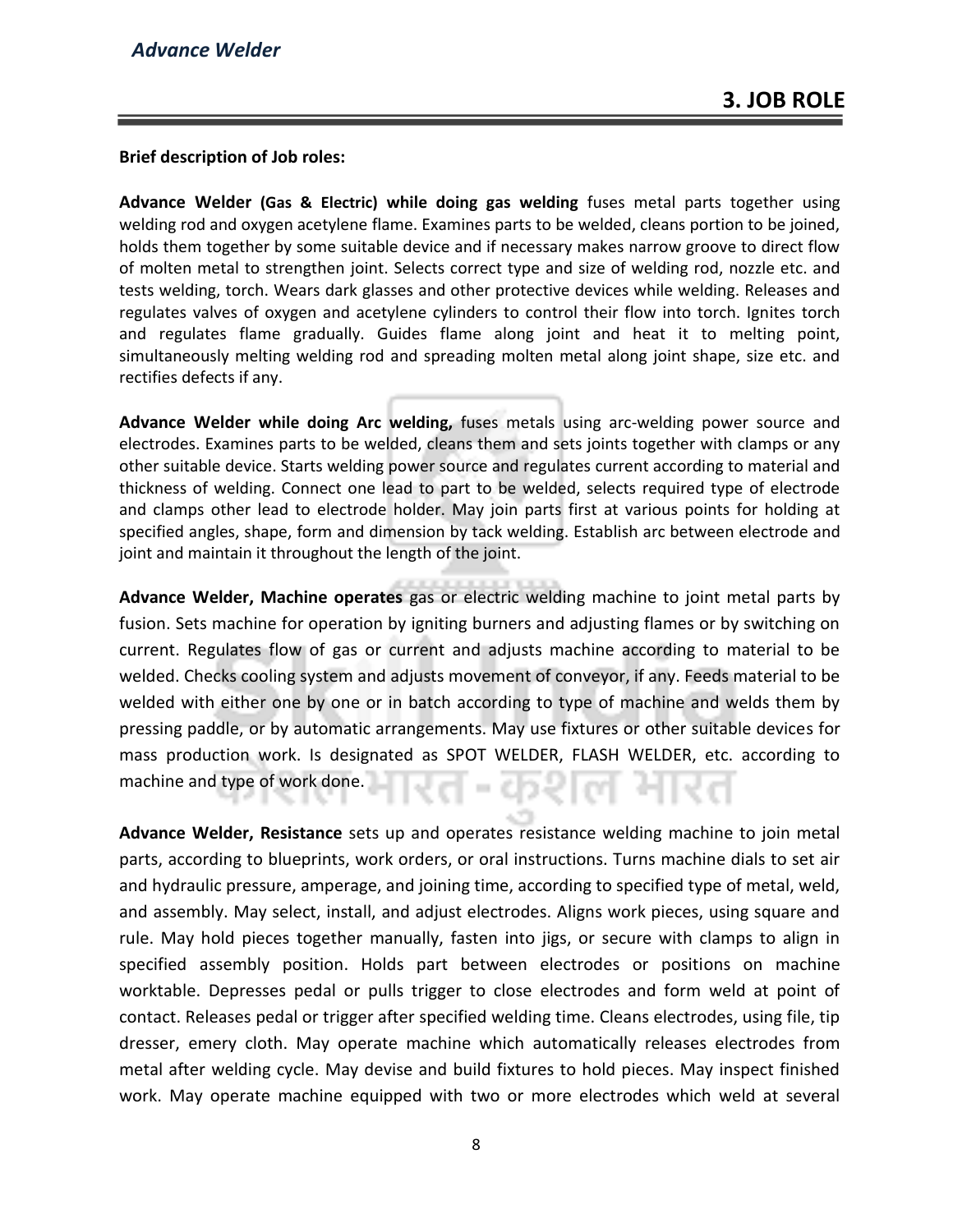points simultaneously. Important variations include types of joints welded (seam, spot, butt) and types of materials welded (aluminum, steel).

**Advance Welder** observes Safety precautions and weld using Oxy-acetylene welding plant. Weld Square butt joint, Fillet weld on M.S. Plate in down hand position of Shielded metal Arc welding (SMAW). Weld Grooved butt joint on plate in 1G,2G, 3G & 4G positions. Prepares the edges, Fit up and weld the pipes in1G,2G, 5G & 6G positions. Prepares and fit pipes for T, Y, K joints joint. Cut metal using Gouging, gas and plasma cutting methods on MS. Welds single V, Double V butt Joint by CO<sub>2</sub> welding and Flux Cored Arc Welding. Weld Alumimium and Stainless Steel by MIG/MAG Welding.

Plan and organize assigned work and detect & resolve issues during execution in his own work area within defined limit. Demonstrate possible solutions and agree tasks within the team. Communicate with required clarity and understand technical English. Sensitive to environment, self-learning and productivity.

#### **Reference NCO 2015:**

- **i)** 7212.0100 Welder, Gas
- **ii)** 7212.0200 Welder, Electric
- **iii)** 7212.0300 Welder, Machine
- **iv)** 7212.0700 Welder, Resistance

## ikill India कोशल भारत-कुशल भारत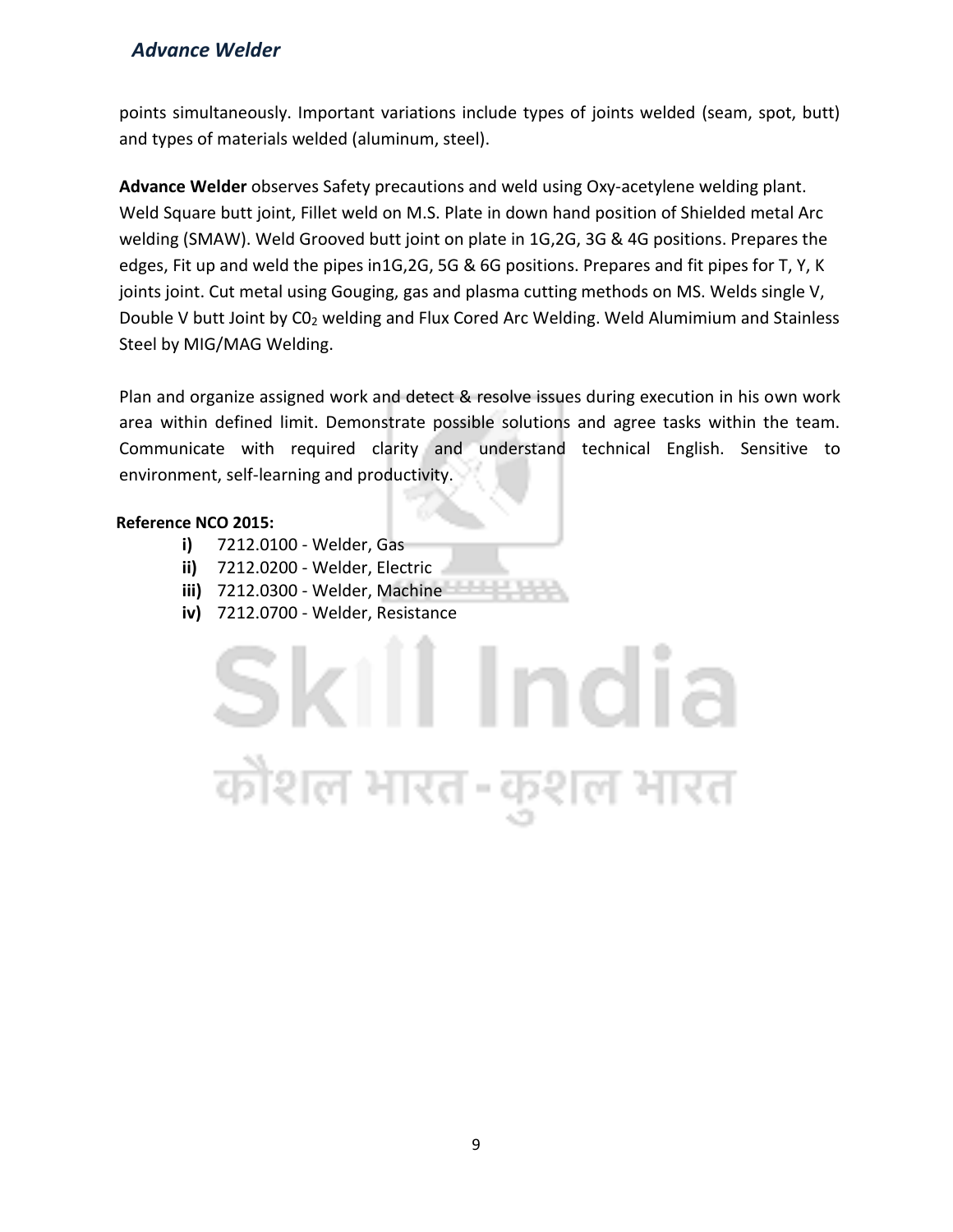NSQF level for ADVANCE WELDER trade under ATS: **Level 4**

As per notification issued by Govt. of India dated- 27.12.2013 on National Skill Qualification Framework total 10 (Ten) Levels are defined.

Each level of the NSQF is associated with a set of descriptors made up of five outcome statements, which describe in general terms, the minimum knowledge, skills and attributes that a learner needs to acquire in order to be certified for that level.

Each level of the NSQF is described by a statement of learning outcomes in five domains, known as level descriptors. These five domains are:

- a. Process
- b. professional knowledge,
- c. professional skill,
- d. core skill and
- e. Responsibility.

The Broad Learning outcome of ADVANCE WELDER trade under ATS mostly matches with the Level descriptor at Level- 4. الموارد والباري

The NSQF level-4 descriptor is given below: m.

| <b>Level</b> | <b>Process</b><br><b>Required</b> | <b>Professional</b><br><b>Knowledge</b> | <b>Professional</b><br><b>Skill</b> | <b>Core Skill</b>   | <b>Responsibility</b> |
|--------------|-----------------------------------|-----------------------------------------|-------------------------------------|---------------------|-----------------------|
| Level 4      | Work in                           | Factual                                 | Recall and                          | Language to         | Responsibility        |
|              | familiar,                         | knowledge                               | demonstrate                         | communicate         | for own work          |
|              | predictable,                      | of field of                             | practical skill,                    | written or oral,    | and learning.         |
|              | routine,                          | knowledge                               | routine and                         | with required       |                       |
|              | situation of                      | or study                                | repetitive in                       | clarity, skill to   |                       |
|              | clear choice.                     |                                         | narrow range of                     | basic Arithmetic    |                       |
|              |                                   |                                         | application,                        | and algebraic       |                       |
|              |                                   |                                         | using                               | principles, basic   |                       |
|              |                                   |                                         | appropriate rule understanding      |                     |                       |
|              |                                   |                                         | and tool, using                     | of social political |                       |
|              |                                   |                                         | quality concepts and natural        |                     |                       |
|              |                                   |                                         |                                     | environment.        |                       |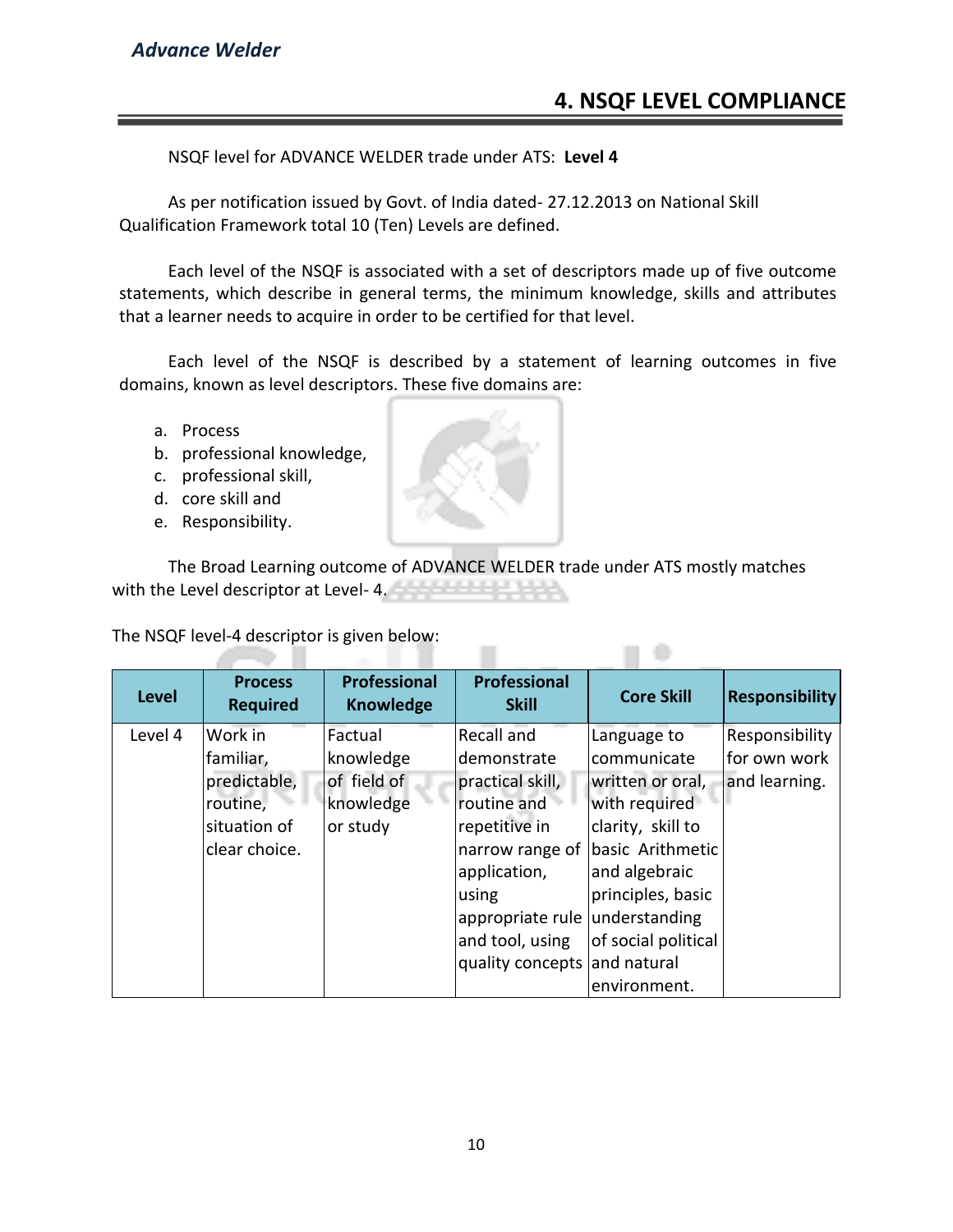#### **5. GENERAL INFORMATION**

| Name of the Trade                                                                             | <b>ADVANCE WELDER</b>                                                                                                                                                                           |  |
|-----------------------------------------------------------------------------------------------|-------------------------------------------------------------------------------------------------------------------------------------------------------------------------------------------------|--|
| <b>NCO - 2015</b>                                                                             | 7212.0100,7212.0200,7212.0300,7212.0700                                                                                                                                                         |  |
| <b>NSQF Level</b>                                                                             | Level $-4$                                                                                                                                                                                      |  |
| <b>Duration of Apprenticeship</b><br><b>Training</b><br>(Basic Training + On-Job<br>Training) | 3 months + 1 year (01 Block of 15 months duration<br>including basic training)                                                                                                                  |  |
| <b>Duration of Basic Training</b>                                                             | a) Block $-I$ : 3 months<br><b>Total duration of Basic Training: 3 months</b>                                                                                                                   |  |
| <b>Duration of On-Job Training</b>                                                            | a) Block-I: 12 months<br><b>Total duration of Practical Training: 12 months</b>                                                                                                                 |  |
| <b>Entry Qualification</b>                                                                    | Passed 10th class examination under 10+2 system of<br>education or its equivalent.                                                                                                              |  |
| <b>Selection of Apprenticeship</b>                                                            | The apprentices will be selected as per Apprenticeship Act<br>amended time to time.                                                                                                             |  |
| <b>Instructors Qualification for</b><br><b>Basic Training</b>                                 | As per ITI instructors qualifications as amended time to time<br>for the specific trade.                                                                                                        |  |
| <b>Infrastructure for basic</b><br><b>Training</b>                                            | As per related trade of ITI                                                                                                                                                                     |  |
| <b>Examination</b>                                                                            | The internal examination/assessment will be held on<br>completion of each block.<br>Final examination for all subjects will be held at the end of<br>course and same will be conducted by NCVT. |  |
| <b>Rebate to Ex-ITI Trainees</b>                                                              | Three month in the trade of Welder & trainees of P&M<br>sector under CoE                                                                                                                        |  |
| <b>CTS trades eligible for</b><br><b>Advance Welder</b><br>Apprenticeship                     | 1. Welder                                                                                                                                                                                       |  |

*Note:*

- *Industry may impart training as per above time schedule for different block, however this is not fixed. The industry may adjust the duration of training considering the fact that all the components under the syllabus must be covered. However the flexibility should be given keeping in view that no safety aspects is compromised.*
- *For imparting Basic Training the industry to tie-up with ITIs having such specific trade and affiliated to NCVT.*
- *-up with ITIs having such specific trade and affiliated to NCVT.*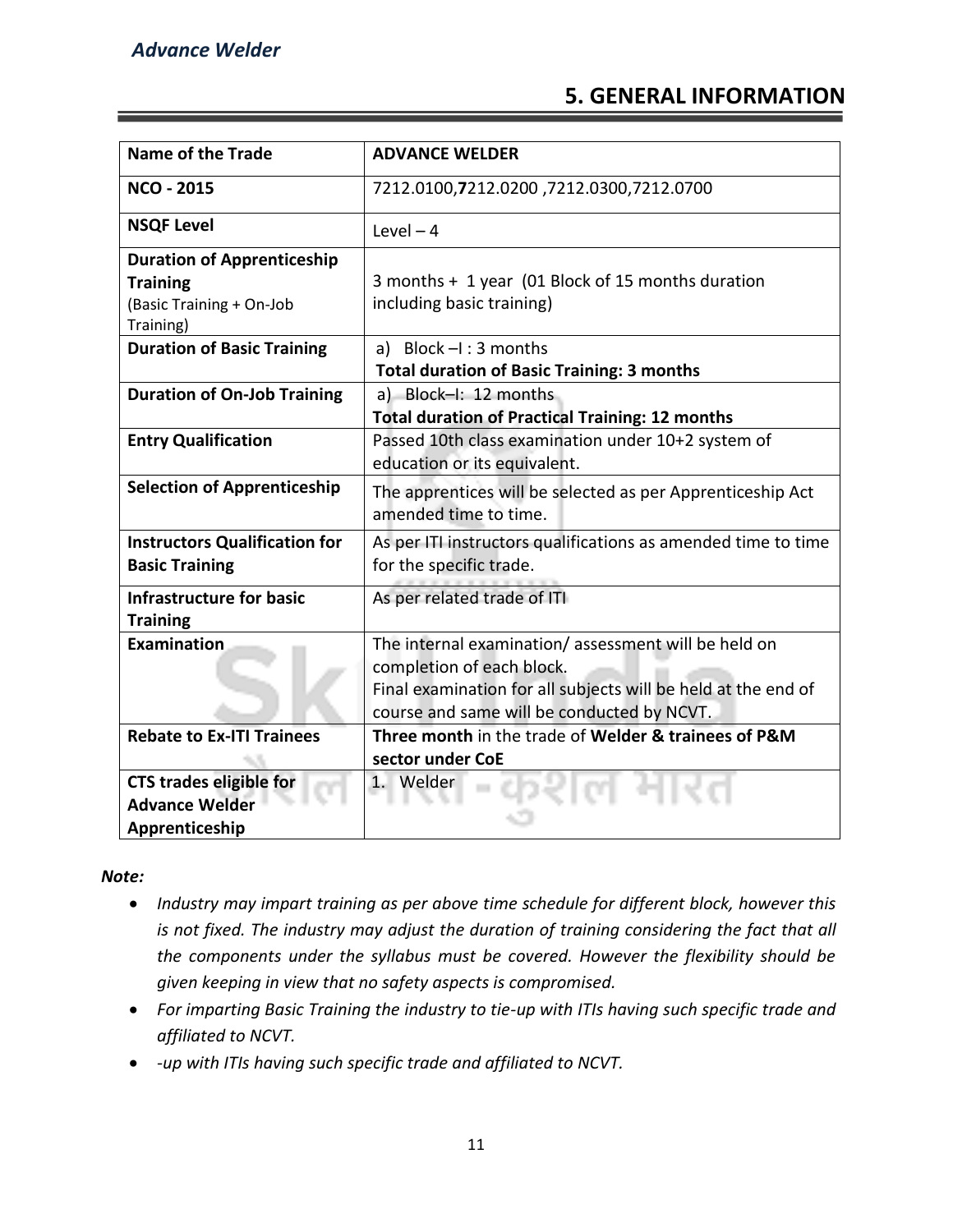#### **6.1 GENERIC LEARNING OUTCOME**

The following are minimum broad Common Occupational Skills/ Generic Learning Outcome after completion of the ADVANCE WELDER course of 01 years 03 months duration under ATS.

#### **Block I:-**

- 1. Recognize & comply safe working practices, environment regulation and housekeeping.
- *2.* Understand and explain different mathematical calculation & science in the field of study including basic electrical. *[Different mathematical calculation & science - Unit, Basic Mathematics, Percentage, Material Science, Mass, Weight and Density, Mensuration, Elasticity, Heat & Temperature, Basic Electricity etc.]*
- 3. Interpret specifications, different engineering drawing and apply for different application in the field of work. *[Different engineering drawing-Lines, Free hand drawing, Drawing of Geometrical Figures , Sizes and Layout of Drawing Sheets, Method of presentation of Engineering Drawing, Drawing of Solid figures, Free hand Drawing of Solid figures, Free Hand sketch, Projections, Drawing of Orthographic projection in 3rd angle.]*
- 4. Select and ascertain measuring instrument and measure dimension of components and record data.
- 5. Explain the concept in productivity, quality tools, and labour welfare legislation and apply such in day to day work to improve productivity & quality.
- 6. Explain energy conservation, global warming and pollution and contribute in day to day work by optimally using available resources.
- 7. Explain personnel finance, entrepreneurship and manage/organize related task in day to day work for personal & societal growth.
- 8. Plan and organize the work related to the occupation.

#### **6.2 SPECIFIC LEARNINGOUTCOME**

#### $Block - I$

- 1. Identify precautions to be followed while working in fitting jobs.
- 2. Prepare different types of documentation as per industrial need by different methods of recording information. The candidate should be competent to execute following operation/ skills after completion of the industrial training: - Instructions in safety precautions on the shop floor and use of PPE.
- 3. Use shop floor material handling equipments.
- 4. Read and interpret fabrication drawing & welding symbols. Interpret and apply mechanical drawings of layout/assemblies and perform measurements.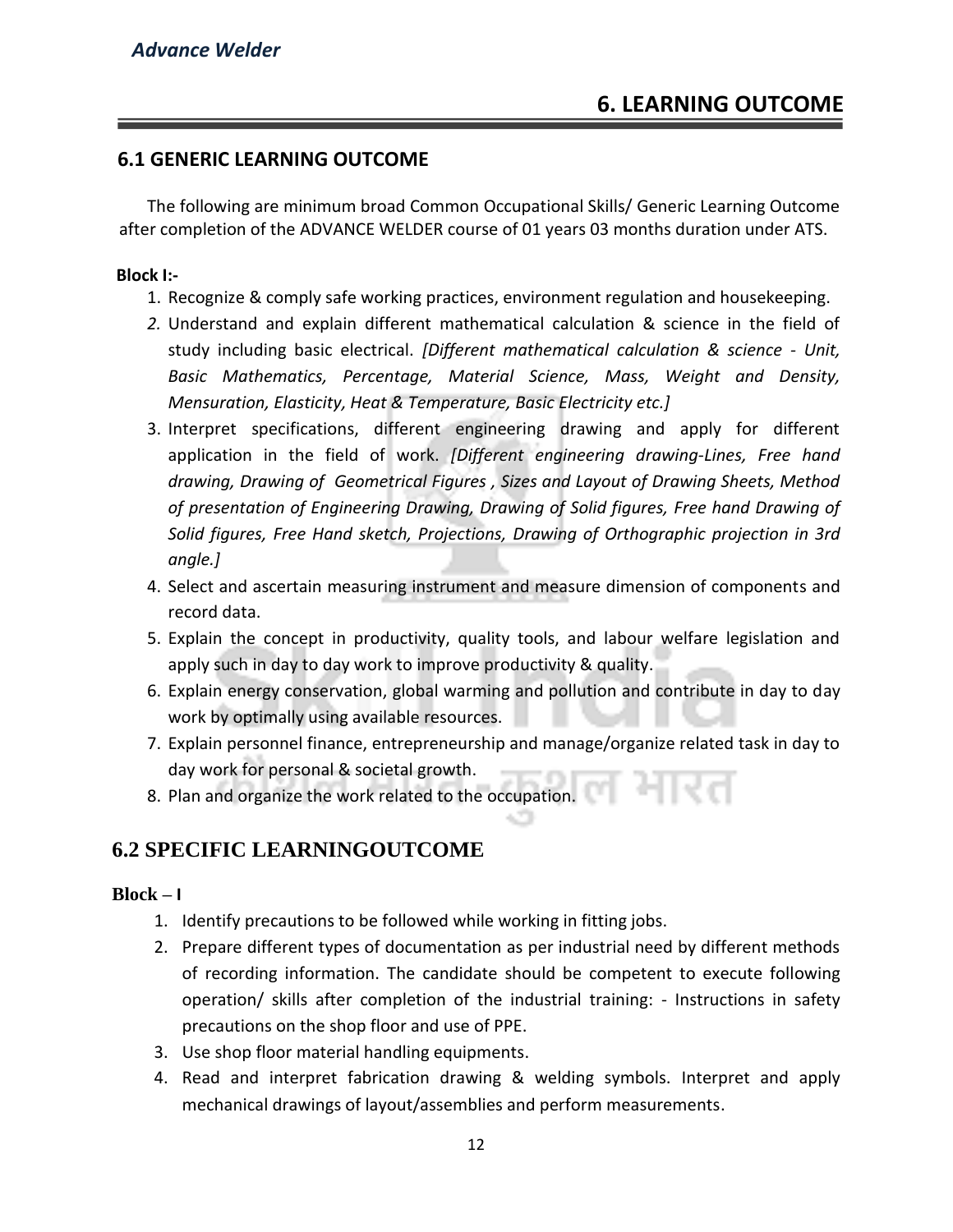- 5. Cut sheet metal to size.
- 6. Perform edge preparation & fitting practices as applicable to the welder trade and assembling components using clamps, Jigs & Fixtures.
- 7. Perform Oxy-acetylene welding & cutting (using Oxygen and acetylene cylinders/manifold system) observing safety guidelines.
- 8. Practise Oxy-acetylene gauging.
- 9. Prepare surfaces for welding.
- 10. Identify gas welding and brazing of different joints of MS sheets in down hand, horizontal & vertical positions using different types of gas welding filler rods and flux.
- 11. Braze welding of Cast iron in down held position (Optional).
- 12. Practise Silver alloy braze on similar and dissimilar metals.
- 13. Check gas welding of pipes & tubes in different configuration.
- 14. Recognize significance of WPS and PQR, its variables and Inspection Test Plan (ITP).
- 15. Identify Welding defects and their correction.
- 16. Identify Baking and drying of welding electrodes.
- 17. Check Groove and fillet joints of MS parts in down hand, horizontal, vertical and overhead positions by SMAW.
- 18. Prepare Groove joints of grey cast iron/stainless steel parts in down hand positions by SMAW (optional). **ARABBUT D**
- 19. Prepare Pipe joints in 1G & 2G positions by SMAW.
- 20. Reclaim worn-out parts by SMAW.
- 21. Practise hard facing by SMAW.
- 22. Perform Preheating, post heating of welds and Post weld heat treatment.
- 23. Carry out Plasma cutting.
- 24. Check Fillet and groove joints of MS parts in down hand, horizontal, vertical and overhead positions by GMAW.
- 25. Prepare Fillet& groove joints by GMAW-Pulse and Flux Cored Arc Welding. (Optional)
- 26. Check Butt and Fillet joints of Aluminium and SS parts in down hand, horizontal and vertical positions by GTAW.
- 27. Identify Welding of SS by purging techniques.
- 28. Select operating parameters for the submerged arc welding (SAW) & weld thick plates by SAW.
- 29. Weld thin sheets by resistance spot and seam welding.
- 30. Weld objects/assemblies according to drawing.
- 31. Inspect and test welds and use weld gauges.
- 32. Test welds by destructive and non destructive methods.

*Note: Learning outcomes are reflection of total competencies of a trainee and assessment will be carried out as per assessment criteria.*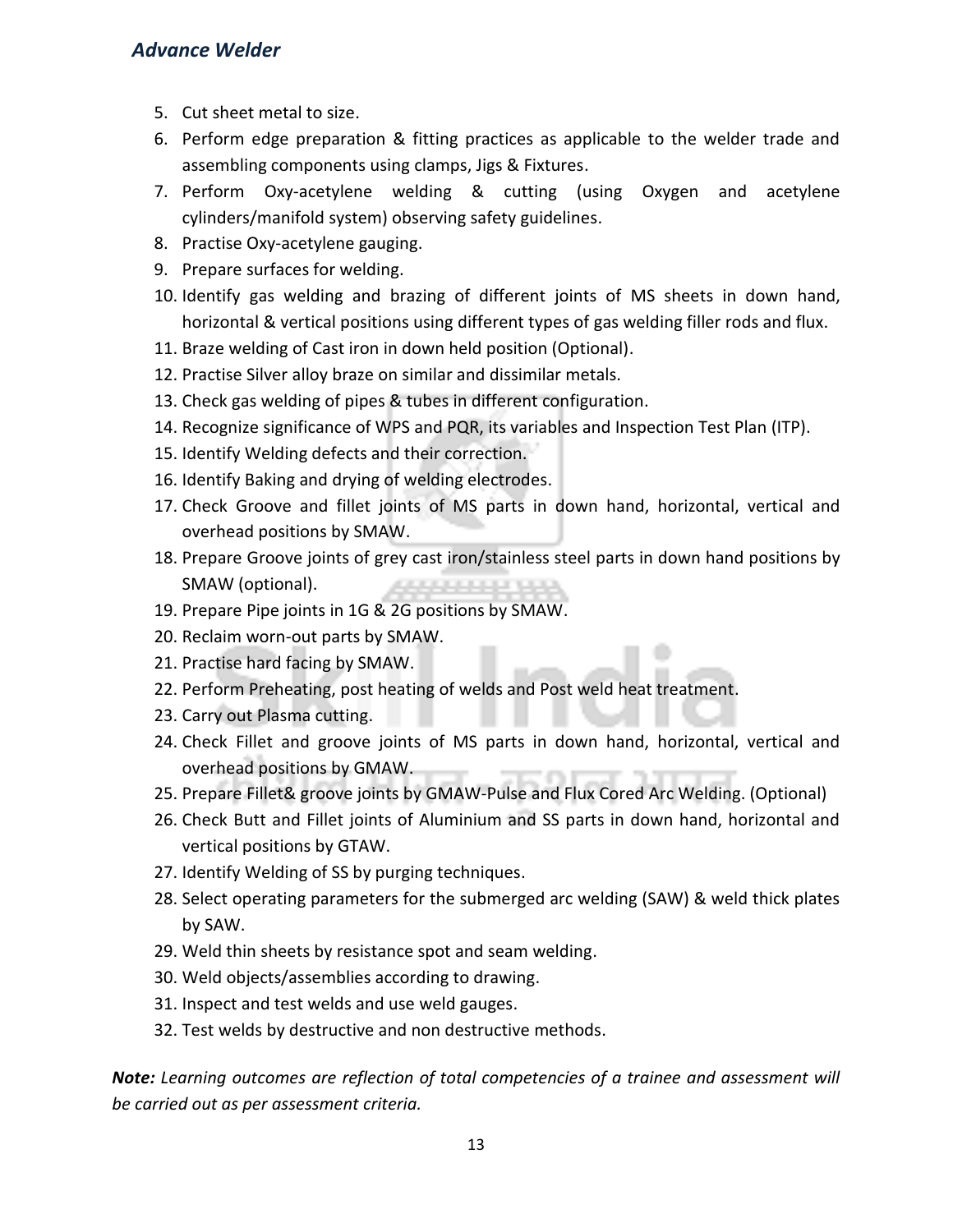#### **GENERIC LEARNING OUTCOME LEARNING OUTCOMES ASSESSMENT CRITERIA** 1. Recognize & comply safe working practices, environment regulation and housekeeping. 1. 1. Follow and maintain procedures to achieve a safe working environment in line with occupational health and safety regulations and requirements. 1. 2. Recognize and report all unsafe situations according to site policy. 1. 3. Identify and take necessary precautions on fire and safety hazards and report according to site policy and procedures. 1. 4. Identify, handle and store / dispose off dangerous/unsalvageable goods and substances according to site policy and procedures following safety regulations and requirements. 1. 5. Identify and observe site policies and procedures in regard to illness or accident. 1. 6. Identify safety alarms accurately. 1. 7. Report supervisor/ Competent of authority in the event of accident or sickness of any staff and record accident details correctly according to site accident/injury procedures. 1. 8. Identify and observe site evacuation procedures according to site policy. 1. 9. Identify Personal Productive Equipment (PPE) and use the same as per related working environment. 1. 10. Identify basic first aid and use them under different circumstances. 1. 11. Identify different fire extinguisher and use the same as per requirement. 1. 12. Identify environmental pollution & contribute to avoidance of same. 1. 13. Take opportunities to use energy and materials in an environmentally friendly manner 1. 14. Avoid waste and dispose waste as per procedure 1. 15. Recognize different components of 5S and apply the same in the working environment.

#### **7. LEARNING OUTCOME WITH ASSESSMENT CRITERIA**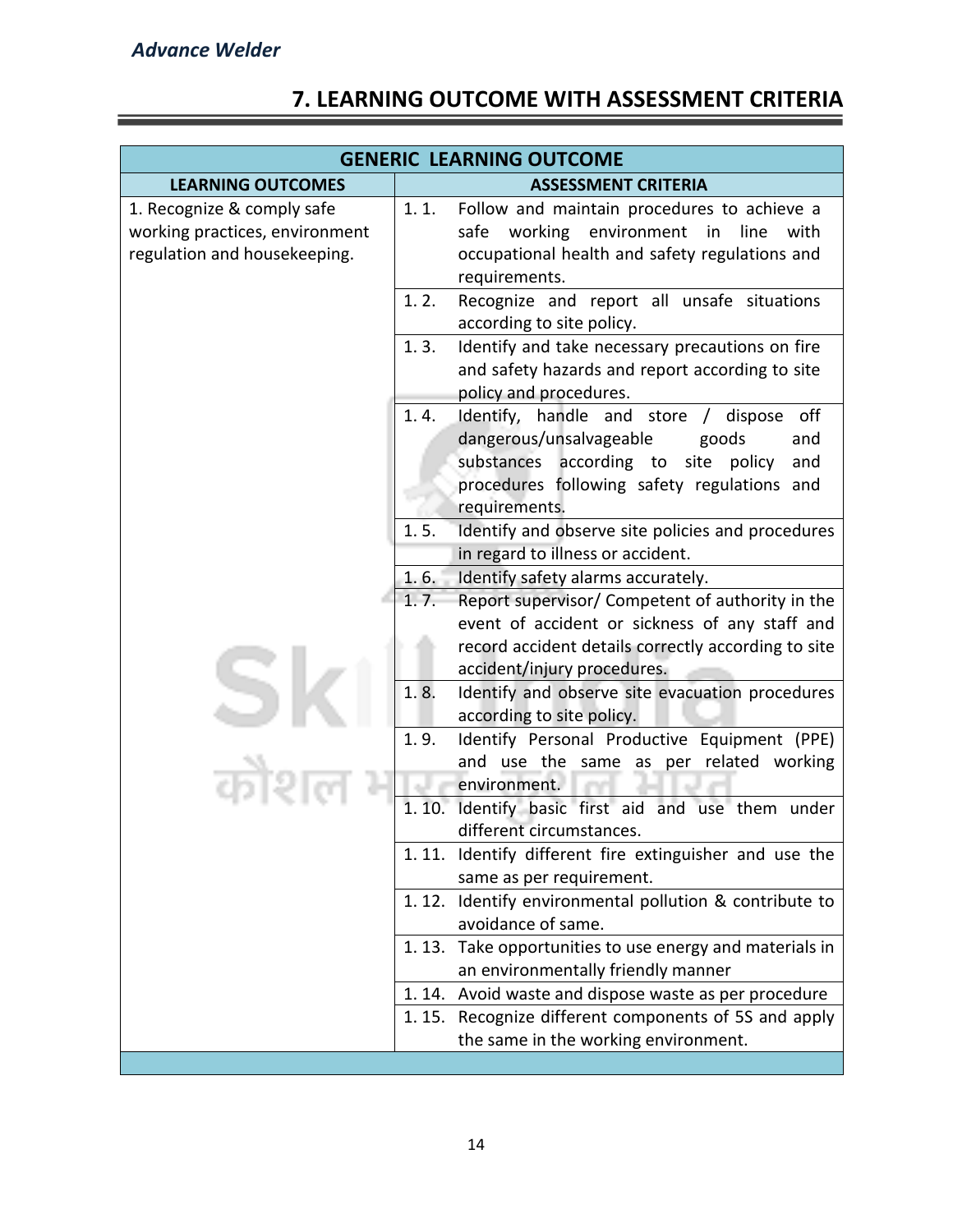| 2 Understand and explain<br>different mathematical<br>calculation & science in the field<br>of study including basic electrical.<br>[Different mathematical<br>calculation & science - Unit, Basic<br>Mathematics, Percentage,<br>Material Science, Mass, Weight<br>and Density, Mensuration,<br>Elasticity, Heat & Temperature,<br><b>Basic Electricity etc.]</b>                                                                                                                                                           | 2.1<br>2.2<br>2.3<br>2.4<br>2.5    | Explain concept - Unit, Basic Mathematics,<br>Percentage, Material Science, Mass, Weight and<br>Mensuration,<br>Elasticity,<br>Density,<br>Heat<br>&Temperature, Basic Electricity,<br>Measure dimensions as per drawing<br>Use scale/ tapes to measure for fitting to<br>specification.<br>Comply given tolerance.<br>Prepare list of appropriate<br>materials<br>by<br>interpreting detail drawings and determine<br>quantities of such materials. |
|------------------------------------------------------------------------------------------------------------------------------------------------------------------------------------------------------------------------------------------------------------------------------------------------------------------------------------------------------------------------------------------------------------------------------------------------------------------------------------------------------------------------------|------------------------------------|------------------------------------------------------------------------------------------------------------------------------------------------------------------------------------------------------------------------------------------------------------------------------------------------------------------------------------------------------------------------------------------------------------------------------------------------------|
|                                                                                                                                                                                                                                                                                                                                                                                                                                                                                                                              | 2.6                                | Ensure dimensional accuracy of assembly by<br>using different instruments/gauges.                                                                                                                                                                                                                                                                                                                                                                    |
|                                                                                                                                                                                                                                                                                                                                                                                                                                                                                                                              | 2.7                                | Explain basic electricity, insulation & earthing                                                                                                                                                                                                                                                                                                                                                                                                     |
| Interpret<br>specifications,<br>3.<br>different<br>engineering<br>drawing<br>apply<br>for<br>different<br>and<br>application in the field of work.<br>[Different engineering drawing-<br>Lines, Free hand drawing<br>Drawing of Geometrical Figures<br>Sizes and Layout of Drawing<br>Sheets, Method of presentation<br>of Engineering Drawing, Drawing<br>of Solid figures, Free<br>hand<br>Drawing of Solid figures, Free<br>sketch,<br>Projections,<br>Hand<br>of<br>Orthographic<br>Drawing<br>projection in 3rd angle.] | $3.1 -$<br>3.2<br>3.3 <sub>1</sub> | Read & interpret the information on drawings<br>and apply in executing practical work.<br>Read &analyse the specification to ascertain the<br>material requirement, tools, and machining<br>/assembly / maintenance parameters.<br>Encounter drawings with missing/unspecified key<br>information and make own calculations to fill in<br>missing dimension/parameters to carry out the<br>work.                                                     |
| 4. Select and ascertain measuring<br>instrument and measure<br>dimension of components and<br>record data.                                                                                                                                                                                                                                                                                                                                                                                                                   |                                    | 4.1 Select appropriate measuring instruments as per<br>tool list.<br>4.2 Ascertain the functionality & correctness of the<br>instrument.<br>4.3 Measure dimension of the components & record<br>data to analyse with the given<br>drawing/measurement.                                                                                                                                                                                               |
|                                                                                                                                                                                                                                                                                                                                                                                                                                                                                                                              |                                    |                                                                                                                                                                                                                                                                                                                                                                                                                                                      |
| Explain<br>the<br>5.<br>concept<br><i>in</i><br>productivity, quality tools, and<br>labour welfare legislation<br>and<br>apply such in day to day work to                                                                                                                                                                                                                                                                                                                                                                    |                                    | 5.1 Explain the concept of productivity and quality<br>tools and apply during execution of job.<br>5.2 Understand the basic concept of labour welfare<br>legislation and adhere to responsibilities and                                                                                                                                                                                                                                              |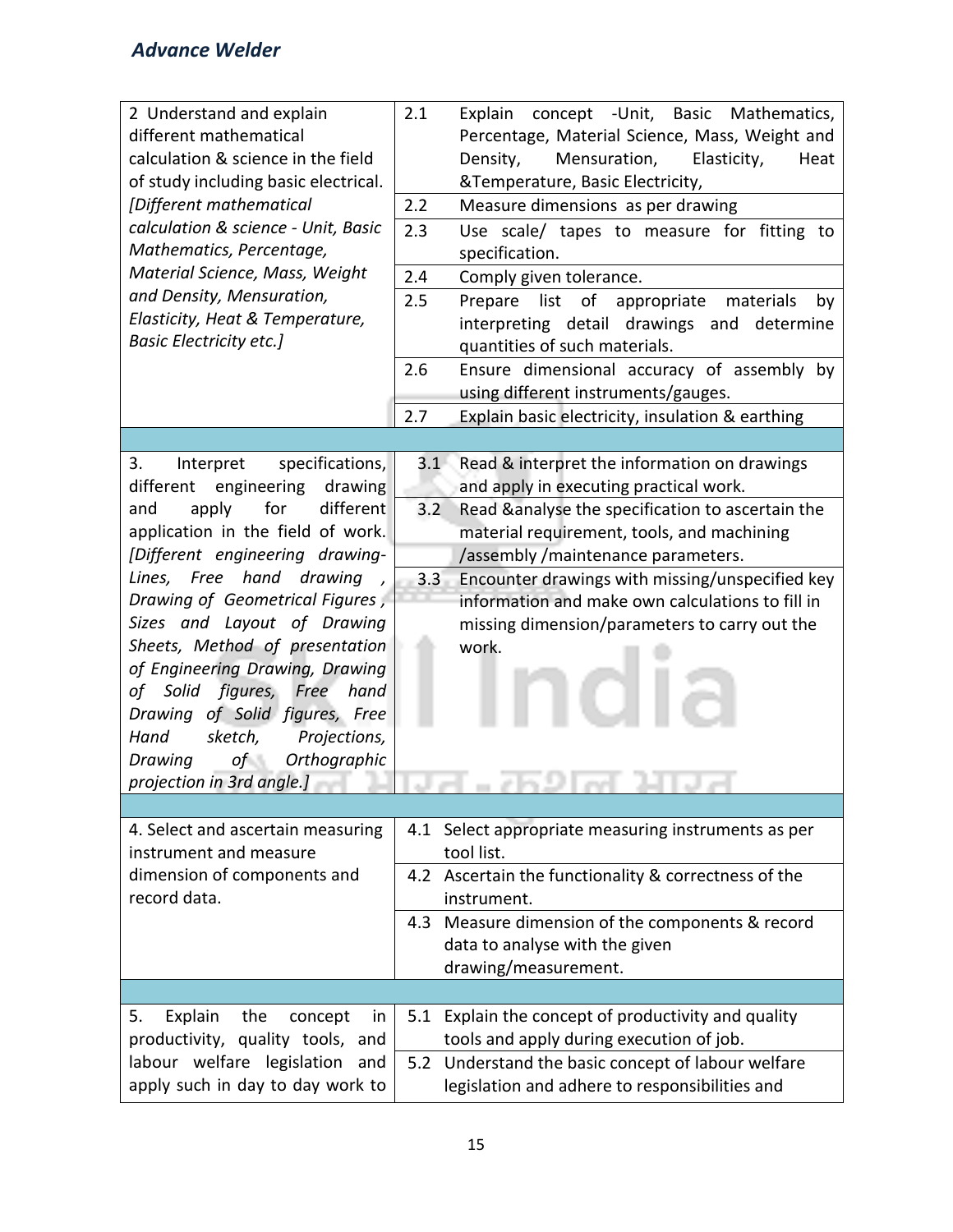| improve productivity & quality.                                                                                                                | remain sensitive towards such laws.                                                                                                                                                                                                                                                                                                                                                                                         |  |  |
|------------------------------------------------------------------------------------------------------------------------------------------------|-----------------------------------------------------------------------------------------------------------------------------------------------------------------------------------------------------------------------------------------------------------------------------------------------------------------------------------------------------------------------------------------------------------------------------|--|--|
|                                                                                                                                                | 5.3<br>Knows benefits guaranteed under various acts                                                                                                                                                                                                                                                                                                                                                                         |  |  |
|                                                                                                                                                |                                                                                                                                                                                                                                                                                                                                                                                                                             |  |  |
| 6. Explain energy conservation,<br>global warming and pollution and<br>contribute in day to day work by<br>available<br>optimally<br>using     | 6.1 Explain the concept of energy conservation, global<br>warming, pollution and utilize the<br>available<br>recourses optimally & remain sensitive to avoid<br>environment pollution.                                                                                                                                                                                                                                      |  |  |
| resources.                                                                                                                                     | Dispose waste following standard procedure.<br>6.2                                                                                                                                                                                                                                                                                                                                                                          |  |  |
|                                                                                                                                                |                                                                                                                                                                                                                                                                                                                                                                                                                             |  |  |
| 7. Explain personnel finance,<br>entrepreneurship and<br>manage/organize related task in<br>day to day work for personal &<br>societal growth. | 7. 1. Explain personnel finance and entrepreneurship.<br>7. 2. Explain role of Various Schemes and Institutes for<br>self-employment i.e. DIC, SIDA, SISI, NSIC, SIDO,<br>Idea for financing/ non financing support agencies<br>to familiarizes with the Policies /Programmes &<br>procedure & the available scheme.<br>7. 3. Prepare Project report to become an entrepreneur<br>for submission to financial institutions. |  |  |
|                                                                                                                                                |                                                                                                                                                                                                                                                                                                                                                                                                                             |  |  |
| 8. Plan and organize the work<br>related to the occupation.                                                                                    | 8. 1. Use documents, drawings and recognize hazards in<br>the work site.                                                                                                                                                                                                                                                                                                                                                    |  |  |
|                                                                                                                                                | 8. 2. Plan workplace/assembly location with due<br>consideration to operational stipulation                                                                                                                                                                                                                                                                                                                                 |  |  |
|                                                                                                                                                | 8. 3. Communicate effectively with others and plan<br>project tasks                                                                                                                                                                                                                                                                                                                                                         |  |  |
|                                                                                                                                                | 8. 4. Assign roles and responsibilities of the co-trainees<br>for execution of the task effectively and monitor<br>the same.                                                                                                                                                                                                                                                                                                |  |  |
|                                                                                                                                                |                                                                                                                                                                                                                                                                                                                                                                                                                             |  |  |
| <b>SPECIFIC OUTCOME</b>                                                                                                                        |                                                                                                                                                                                                                                                                                                                                                                                                                             |  |  |
| Block-I (Section:10 in the competency based curriculum)                                                                                        |                                                                                                                                                                                                                                                                                                                                                                                                                             |  |  |

*Assessment Criteria i.e. the standard of performance, for each specific learning outcome mentioned under block – I (section: 10) must ensure that the trainee works in familiar surroundings where nature of job is routine type, situation of clear choice & predictable. Assessment criteria should broadly cover the aspect of Planning (Identify, ascertain, etc.); Execution (apply factual knowledge of field of knowledge, recall and demonstrate practical skill during performing the work in routine and repetitive in narrow range of application, using appropriate rule and tool, complying basic arithmetic and algebraic principles and language to communicate in written or oral with required clarity; Checking/ Testing to ensure functionality during the assessment of each outcome. The assessments parameters must also ascertain that the candidate is responsible for his/her own work and learning.*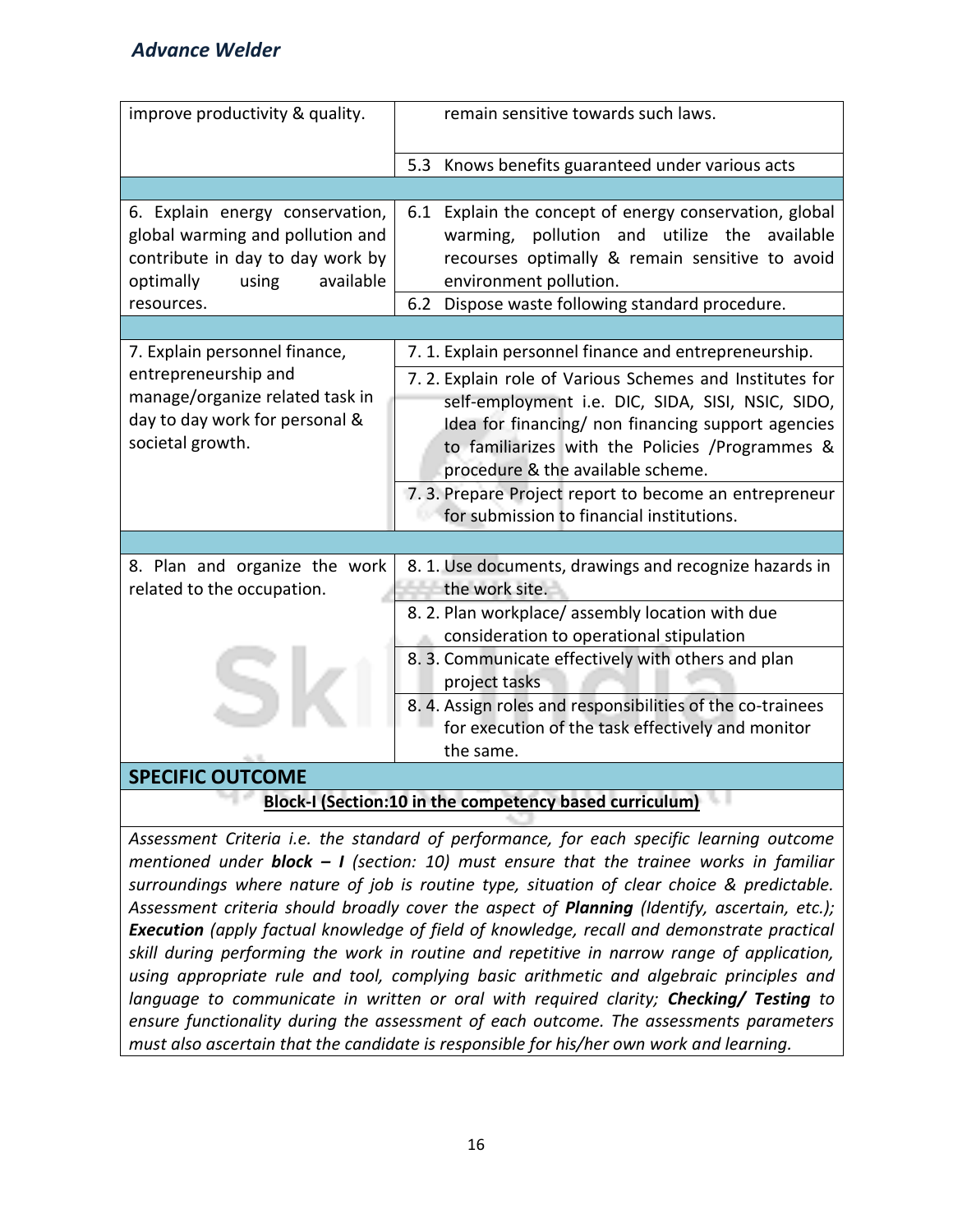#### **BASIC TRAINING (Block – I)**

#### **Duration: (03) Three Months**

| <b>Week</b> | <b>Professional Skills</b>              | <b>Professional Knowledge</b>                 |
|-------------|-----------------------------------------|-----------------------------------------------|
| no.         | (Trade Practical)                       | (Trade Theory)                                |
| 1.          | <b>Induction training:</b>              | General                                       |
|             | - Introduction to safety equipment      | - Elementary First Aid                        |
|             | and their use etc.                      | - Introduction to different process of        |
|             | Machinery used in the trade.            | metal joining methods: Bolting, riveting,     |
|             | - Hack sawing, filing square to         | soldering, brazing, fusion welding etc.       |
|             | dimensions.                             | - Introduction and definition of Welding.     |
|             | Marking out on MS plate and             | Importance of Welding in Industry.            |
|             | punching.                               | - Arc and Gas Welding Equipments, tools       |
|             |                                         | and accessories.                              |
|             |                                         | Arc and Gas Welding terms and                 |
|             |                                         | definition.                                   |
|             |                                         | Types of Welding joint and its                |
|             |                                         | application.                                  |
|             |                                         | Safety precautions in Shielded Metal Arc      |
|             |                                         | Welding, Oxy Acetylene Welding and            |
|             |                                         | Cutting, EH&S.                                |
| 2.          | <b>Gas welding Practice</b>             | <b>Gas Welding</b>                            |
|             | Setting of oxy-acetylene welding        | Common gases used for welding &               |
|             | equipment, Lighting and setting of      | cutting, flame temperatures and uses.         |
|             | flame.                                  | Chemistry of Oxy - Acetylene flame.           |
|             | - Fusion run without and with fillerrod | - Types of Oxy-Acetylene flame and uses.      |
|             | on M.S. sheet 2 mm thick in flat        | - Oxygen gas and its properties.              |
|             | position.                               | - Color coding for different gas cylinders.   |
|             | Butt joint on MS sheet 2 mm thick in    | - Gas regulator, types and uses.              |
|             | flat Position.                          | - Difference between Gas Welding blow         |
|             | - Fillet "T" joint on MS sheet 2 mm     | pipe and Gas Cutting blow pipe.               |
|             | thick in flat position.                 |                                               |
| 3.          | <b>Gas Welding Practice</b>             | <b>Gas Welding</b>                            |
|             | - Square Butt & Lap joint on MS sheet   | - Gas welding techniques- Rightward and       |
|             | 2 mm thick by brazing.                  | Leftward techniques.                          |
|             | - Silver brazing on copper tube to      | - Manifold system.                            |
|             | tube.                                   | - Gas welding filler rods, specifications and |
|             |                                         | sizes.                                        |
|             |                                         | - Gas welding fluxes – types and functions.   |
|             |                                         | - Gas Brazing & Soldering : principles,       |
|             |                                         | types fluxes & uses                           |
|             |                                         | - Gas welding defects, causes and             |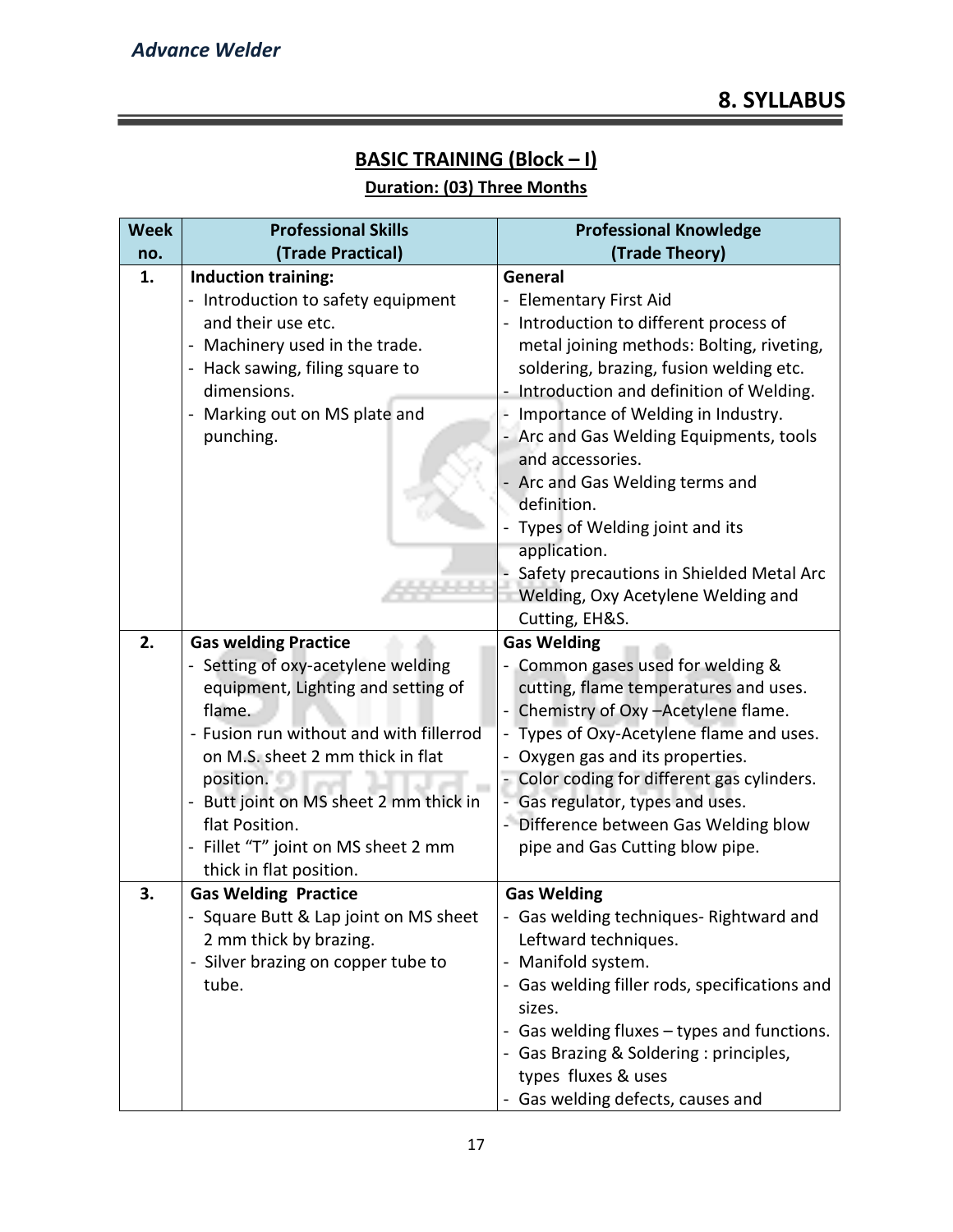|    |                                                                  | remedies.                                     |
|----|------------------------------------------------------------------|-----------------------------------------------|
| 4. | <b>Gas Cutting Practice</b>                                      | <b>Oxy-Fuel Cutting-</b>                      |
|    | - Marking and straight line cutting of                           | - Process fundamentals.                       |
|    | MS plate. 10 mm thick by gas cutting.                            | - Purity of oxygen.                           |
|    | Beveling of MS plates 10 mm thick by<br>$\overline{\phantom{0}}$ | - Choice of fuel gas - Acetylene, Propane,    |
|    | gas cutting.                                                     | MAPP, Propylene, Natural Gas.                 |
|    | - Various profile shape cutting like a                           | - Equipment and Kits.                         |
|    | Square, triangle, hexagon etc.                                   | - Set-Up and Operation of equipment.          |
| 5. | <b>MMAW Practices</b>                                            | <b>MMAW</b>                                   |
|    | - Setting up of Arc welding machine &                            | - Basic electricity applicable to arc welding |
|    | accessories and striking an arc.                                 | and related electrical terms &                |
|    | - Straight line beads on M.S. plate 10                           | definitions.                                  |
|    | mm thick in flat position.                                       | Principle of arc welding.                     |
|    | - Weaved bead on MS plate 10mm                                   | - Arc welding power sources: Transformer,     |
|    | thick in flat position.                                          | Motor Generator set, Rectifier and            |
|    | - Fillet "T" joint on MS Plate 10 mm                             | Inverter type welding machines and its        |
|    | thick in flat position.                                          | care & maintenance.                           |
|    |                                                                  | Advantages and disadvantages of A.C.          |
|    |                                                                  | and D.C. welding machines.                    |
|    |                                                                  | Recent advances in power sources which        |
|    |                                                                  | gives better penetration and better root      |
|    |                                                                  | fusion with minimum heat addition.            |
| 6. | <b>MMAW Practices</b>                                            | <b>MMAW</b>                                   |
|    | - Straight line beads and multi layer                            | - Welding positions as per EN & ASME:         |
|    | practice on M.S. Plate 10 mm thick in                            | Flat, Horizontal, Vertical and Overhead       |
|    | Horizontal position.                                             | position.                                     |
|    | - Fillet "T" joint on MS plate 10 mm                             | Welding symbols as per BIS & AWS.             |
|    | thick in Horizontal position.                                    | Arc length - types - effects of arc length.   |
|    | - Straight line beads and multi-layer                            | - Polarity: Types and applications.           |
|    | practice on M.S. Plate 10 mm thick                               | Electrode: types, functions of flux,          |
|    | inVertical position.<br>76. THE                                  | coating factor, sizes of electrode, Coding    |
|    | - Weaved bead on M.S Plate 10mm in                               | of electrode as per BIS, AWS.                 |
|    | Vertical position.                                               | - Effects of moisture pick up.                |
|    | - Fillet "T" joint on M.S. plate 10 mm                           | - Storage and baking of electrodes.           |
|    | thick in Vertical position.                                      | - Arc Welding defects, causes and             |
|    |                                                                  | Remedies.                                     |
|    |                                                                  | - Arc blow - causes and methods of            |
|    |                                                                  | controlling.                                  |
|    |                                                                  | - Role of stiffeners in controlling           |
|    |                                                                  | distortion.                                   |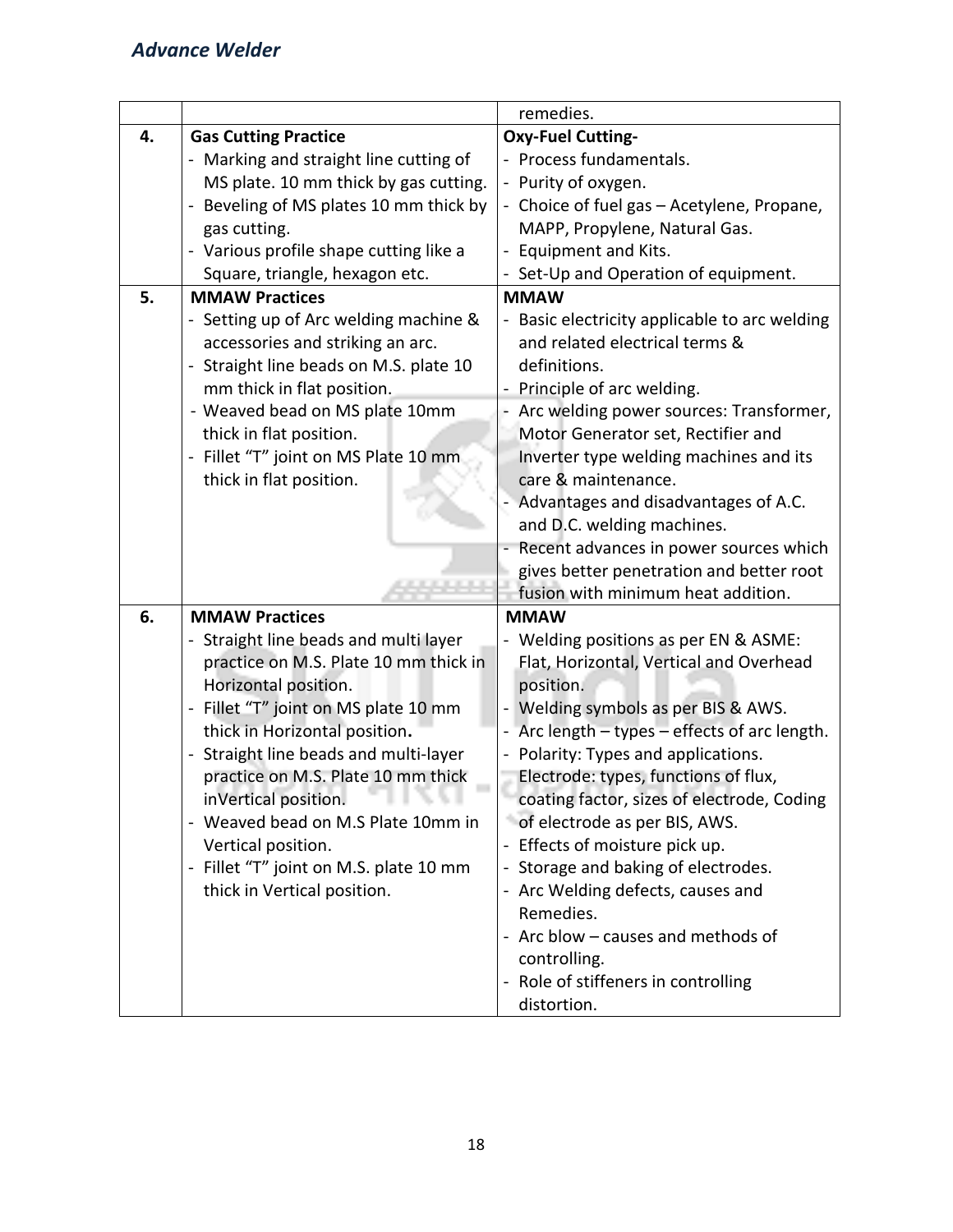| 7. | <b>GMAW/FCAW Practices</b>                            | GMAW/FCAW                                |
|----|-------------------------------------------------------|------------------------------------------|
|    | Setting up of GMAW/FCAW welding                       | - Safety precautions in Gas              |
|    | machine & accessories and striking                    | Metal Arc Welding and Flux Cored Arc     |
|    | an arc for both processes.                            | Welding.                                 |
|    | - Depositing straight line beads on M.S               | - Introduction to GMAW /FCAW-            |
|    | Plate by GMAW & FCAW.                                 | equipment - accessories.                 |
|    | - Fillet weld - "T" joint on MS plate                 | - GMAW torches- Types, parts and their   |
|    | 10mm thick in flat position by                        | functions.                               |
|    | GMAW (Dip transfer) & FCAW.                           | - Process variables of GMAW.             |
|    | - Fillet weld - "T" joint on M.S. sheet               | - GMAW/FCAW welding wires, coding as     |
|    | 3mmthick in flat position by GMAW                     | per AWS.                                 |
|    | (Dip transfer) & FCAW.                                | - Types of shielding gases and gas       |
|    |                                                       | mixtures used in GMAW /FCAW and its      |
|    |                                                       | applications.                            |
|    |                                                       | - Stress Relieving or Post Welding Heat  |
|    |                                                       | Treatment (PWHT).                        |
| 8. | <b>GMAW Practices</b>                                 | <b>GMAW/FCAW</b>                         |
|    | - Fillet weld - "T" joint on MS plate                 | - Modes of metal transfer - dip or short |
|    | 10mm thick in Horizontal position                     | circuiting transfer, spray transfer and  |
|    | by Dip transfer.                                      | globular transfer and Pulsed metal       |
|    | - Fillet weld - "T" joint on MS sheet                 | transfer.                                |
|    | 3mm thick in Horizontal position by                   | Wire feed system $-$ types $-$ care and  |
|    | Dip transfer.                                         | maintenance.                             |
|    | - Fillet weld -"T" joint on MS plate                  | - GMAW/FCAW defects, causes and          |
|    | 10mm thick in vertical position by                    | remedies.                                |
|    | Dip transfer.                                         | Advantages of GMAW/FCAW welding          |
|    | - Fillet weld - corner joint on MS                    | over SMAW, limitations and               |
|    | sheet 3mm thick in vertical position                  | applications.                            |
|    | by Dip transfer.                                      |                                          |
|    | - Fillet weld - "T" joint on MS sheet                 |                                          |
|    | 3mm thick in overhead position by                     |                                          |
|    | Dip transfer.                                         |                                          |
| 9. | <b>GTAW practices:</b>                                | <b>GTAW</b>                              |
|    | Depositing bead on Aluminium /SS                      | GTAW process -brief description          |
|    | sheet 2 mm thick in flat position.                    | Difference between AC and DC             |
|    | Square butt joint on Aluminium / SS<br>$\blacksquare$ | welding, equipments, polarities and      |
|    | sheet 1.6mm thick in flat position.                   | applications.                            |
|    |                                                       | Power sources for GTAW - AC &DC.         |
|    |                                                       | Tungsten electrodes - Types & uses,      |
|    |                                                       | sizes and preparation.                   |
|    |                                                       | GTAW Torches- Types, parts and           |
|    |                                                       | their functions.                         |
|    |                                                       | Safety precautions pertaining to         |
|    |                                                       | GTAW.                                    |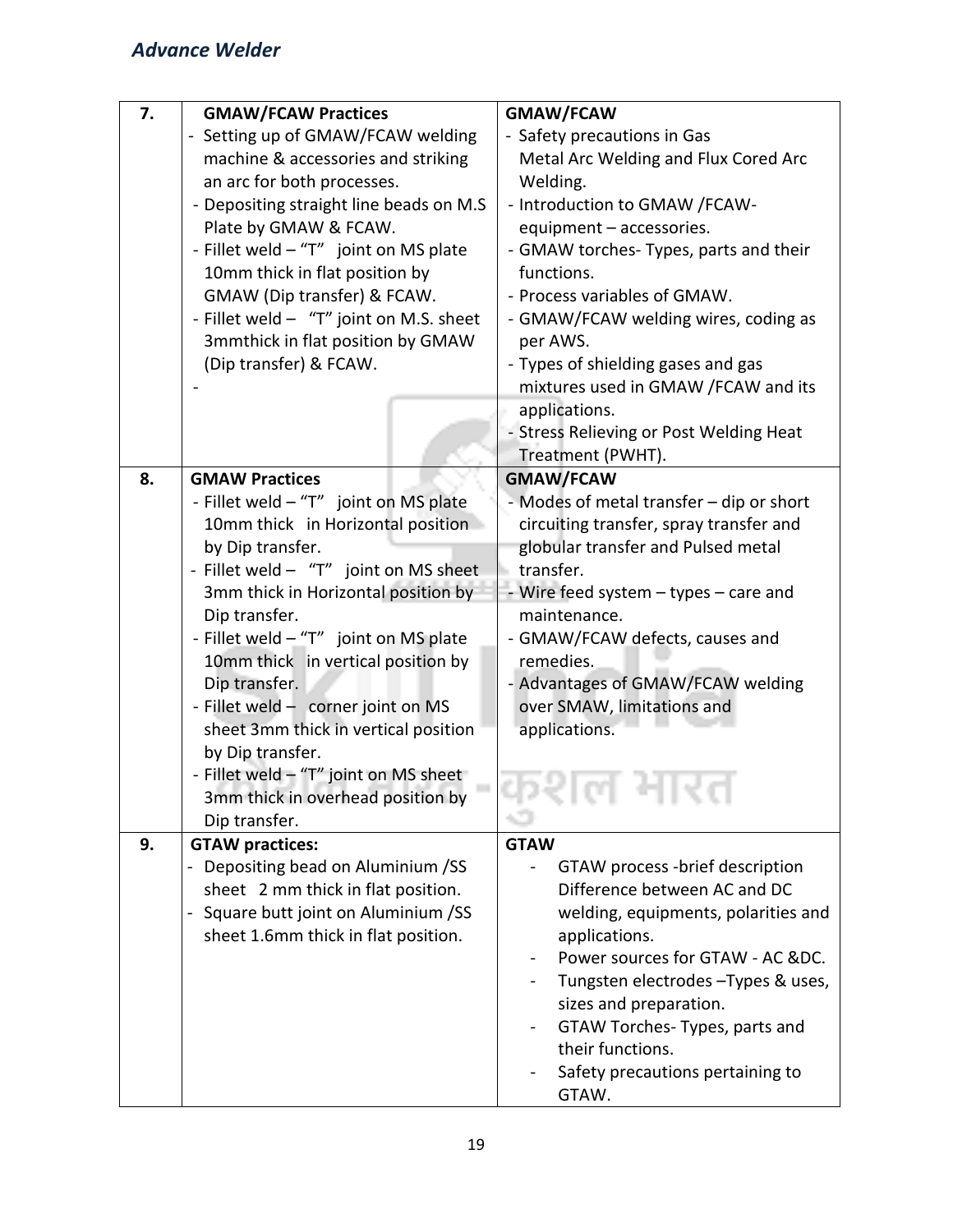| 10. | <b>GTAW practices:</b>                  | <b>GTAW</b>                               |
|-----|-----------------------------------------|-------------------------------------------|
|     | - Fillet weld - "T" joint on            | - GTAW filler rods and selection criteria |
|     | Aluminium/SS sheet 1.6 mm thick in      | - Edge preparation and fit up.            |
|     | flat position.                          | - GTAW parameters for welding of          |
|     | Depositing bead on SS sheet 2 mm        | different thickness of metals             |
|     | thick in flat position.                 | - Pulsed TIG welding - brief description, |
|     |                                         | pulse parameters slope up and slope       |
|     |                                         | down.                                     |
|     |                                         | - Argon / Helium gas properties - uses.   |
|     |                                         | - GTAW Defects causes and remedy.         |
|     |                                         | - Advantages & Limitations of GTAW over   |
|     |                                         | SMAW & GMAW/FCAW.                         |
| 11. | <b>Submerged Arc Welding practices:</b> | <b>Submerged Arc Welding</b>              |
|     | Bead on trials on MS Plate.             | Submerged arc welding process -           |
|     |                                         |                                           |
|     | Submerged Arc Welding (SAW) on          | principles, equipment, advantages         |
|     | plates and pipes, parameter             | and limitations.                          |
|     | setting.                                | SAW consumable specification as           |
|     | <b>Resistance welding practices:</b>    | per AWS.                                  |
|     | - MS sheets joining by Resistance Spot  | <b>Other Processes</b>                    |
|     | welding.                                | Resistance welding process -types,        |
|     |                                         | principles, power sources and             |
|     |                                         | welding parameters, Applications          |
|     |                                         | and limitations.                          |
|     |                                         | Plasma Arc Welding (PAW) and              |
|     |                                         | cutting (PAC) process equipments          |
|     |                                         | and principles of operation-Types         |
|     |                                         | of Plasma arc, advantages and             |
|     |                                         | applications.                             |
|     |                                         | <b>Metals &amp; Properties</b>            |
|     |                                         | Classification of steel.                  |
|     |                                         | Welding of low, medium and high           |
|     |                                         | carbon steel and alloy steels.            |
|     |                                         | Effects of alloying elements on steel     |
|     |                                         | Weldability of metals and                 |
|     |                                         | importance of pre heating, post           |
|     |                                         | heating                                   |
|     |                                         | Stainless steel: types- weld decay        |
|     |                                         | and weldability.                          |
|     |                                         | Aluminium and its alloys, properties      |
|     |                                         | and weldability, Welding methods          |
|     |                                         | Arc cutting & gouging.                    |
|     |                                         | Cast iron and its properties.             |
|     |                                         | Welding methods of cast iron.             |
|     |                                         |                                           |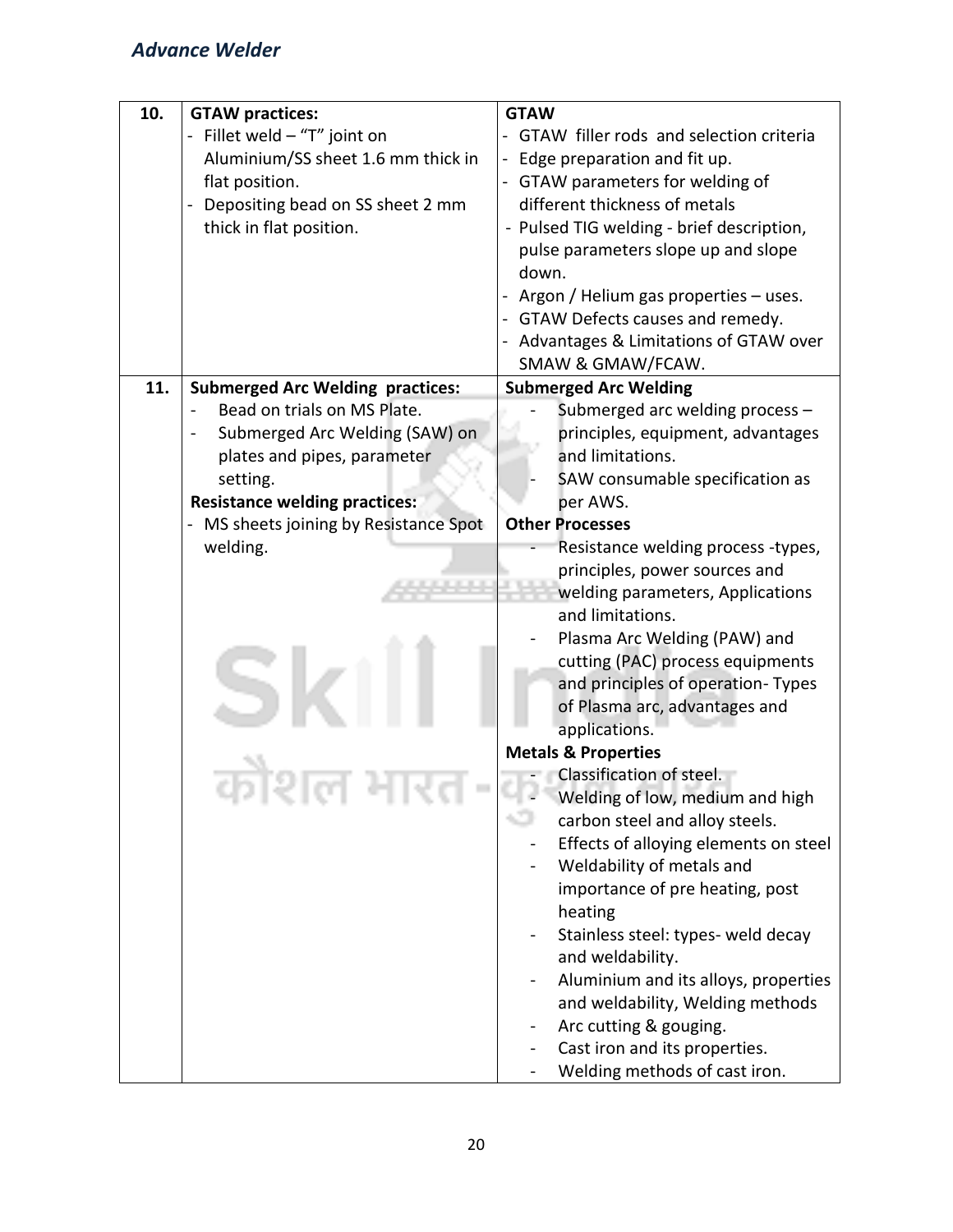| 12. | <b>Testing practices</b>          | Inspection                                 |
|-----|-----------------------------------|--------------------------------------------|
|     | Testing of weld joints by Visual  | - Weld quality inspection, common          |
|     | Inspection.                       | welding mistakes and appearance of         |
|     | Inspection of welds by using weld | good and defective welds.                  |
|     | gauges.                           | - Weld gauges & its uses.                  |
|     | Dye Penetrant Test,               | - Types of Inspection methods.             |
|     | - Magnetic Particle Test.         | - Classification of destructive and NDT    |
|     | - Nick- break test.               | methods.                                   |
|     | - Free bend test.                 | - Welding codes and standards              |
|     | - Fillet fracture test.           | - Welding Procedure Specification (WPS)    |
|     |                                   | and Procedure Qualification Record         |
|     |                                   | (PQR).                                     |
| 13. |                                   | <b>Revision &amp; Internal assessment.</b> |



# Skill India कौशल भारत-कुशल भारत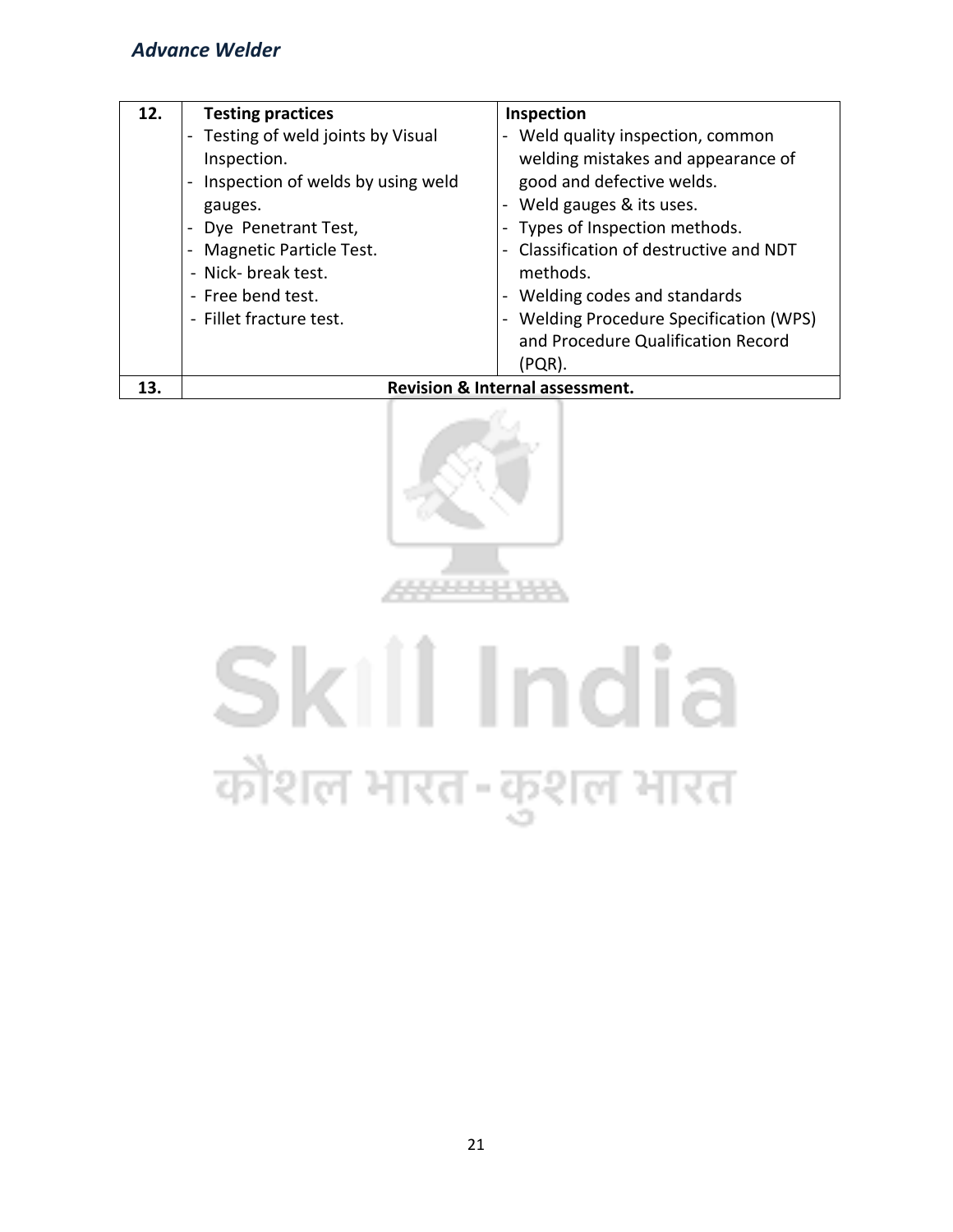═

#### **9.1 WORKSHOP CALCULATION SCIENCE & ENGINEERING DRAWING**

|     | $Block - I$                              |                                                                                                  |  |
|-----|------------------------------------------|--------------------------------------------------------------------------------------------------|--|
| SI. | <b>Workshop Calculation and Science</b>  | <b>Engineering Drawing</b>                                                                       |  |
| No. | (Duration: - 20 hrs.)                    | (Duration: - 30 hrs.)                                                                            |  |
| 1.  | Unit: Systems of unit- FPS, CGS,         | <b>Introduction to Engineering Drawing and</b>                                                   |  |
|     | MKS/SI unit, unit of length, Mass        | <b>Drawing Instruments:</b>                                                                      |  |
|     | and time, Conversion of units            | Conventions                                                                                      |  |
|     |                                          | Viewing of engineering drawing sheets.                                                           |  |
|     |                                          | Method of Folding of printed Drawing Sheet as                                                    |  |
|     |                                          | per BIS SP:46-2003                                                                               |  |
|     |                                          | Drawing board, T-Square, Drafter (Drafting                                                       |  |
|     |                                          | M/c), Set Squares, Protractor, Drawing                                                           |  |
|     |                                          | Instrument Box (Compass, Dividers, Scale,                                                        |  |
|     |                                          | Diagonal Scales etc.), Pencils of different                                                      |  |
|     |                                          | Grades, Drawing pins / Clips.                                                                    |  |
| 2.  | <b>Basic Mathematics -</b>               | Lines:                                                                                           |  |
|     | <b>BODMAS</b> rule                       | Definition, types and applications in Drawing                                                    |  |
|     | Fraction-Addition, Subtraction,          | as per BIS SP:46-2003                                                                            |  |
|     | multiplication and Division-             | Classification of lines (Hidden, centre,                                                         |  |
|     | Problem solving, Decimal-Addition.       | construction, Extension, Dimension, Section)<br>Drawing lines of given length (Straight, curved) |  |
|     | Simple calculation using Scientific      | Drawing of parallel lines, perpendicular line                                                    |  |
|     | Calculator.                              | Methods of Division of line segment                                                              |  |
| 3.  | <b>Conversion of Fraction to Decimal</b> | Free hand drawing of                                                                             |  |
|     | and vice-versa.                          | Lines, polygons, ellipse, etc.                                                                   |  |
|     |                                          | geometrical figures and blocks with dimension                                                    |  |
|     |                                          | Transferring measurement from the given object                                                   |  |
|     |                                          | to the free hand sketches.                                                                       |  |
| 4.  | Percentage:                              | Drawing of Geometrical Figures: Definition,                                                      |  |
|     | Introduction, Simple calculation.        | nomenclature and practice of                                                                     |  |
|     |                                          | Angle: Measurement and its types, method of                                                      |  |
|     | Changing percentage to fraction          | bisecting.                                                                                       |  |
|     | and decimal & vice-versa.                | Triangle -different types                                                                        |  |
|     |                                          | Rectangle, Square, Rhombus, Parallelogram.<br>$\overline{\phantom{a}}$                           |  |
|     |                                          | Circle and its elements.                                                                         |  |
| 5.  | <b>Material Science:</b>                 | <b>Sizes and Layout of Drawing Sheets</b>                                                        |  |
|     | Definition, properties (physical &       | - Selection of sizes                                                                             |  |
|     | mechanical) and uses of Metal,           | - Title Block, its position and content                                                          |  |
|     | Non-metal, Alloy &Insulator.             | - Item Reference on Drawing Sheet (Item List)                                                    |  |
|     | Types of ferrous and Non-ferrous         |                                                                                                  |  |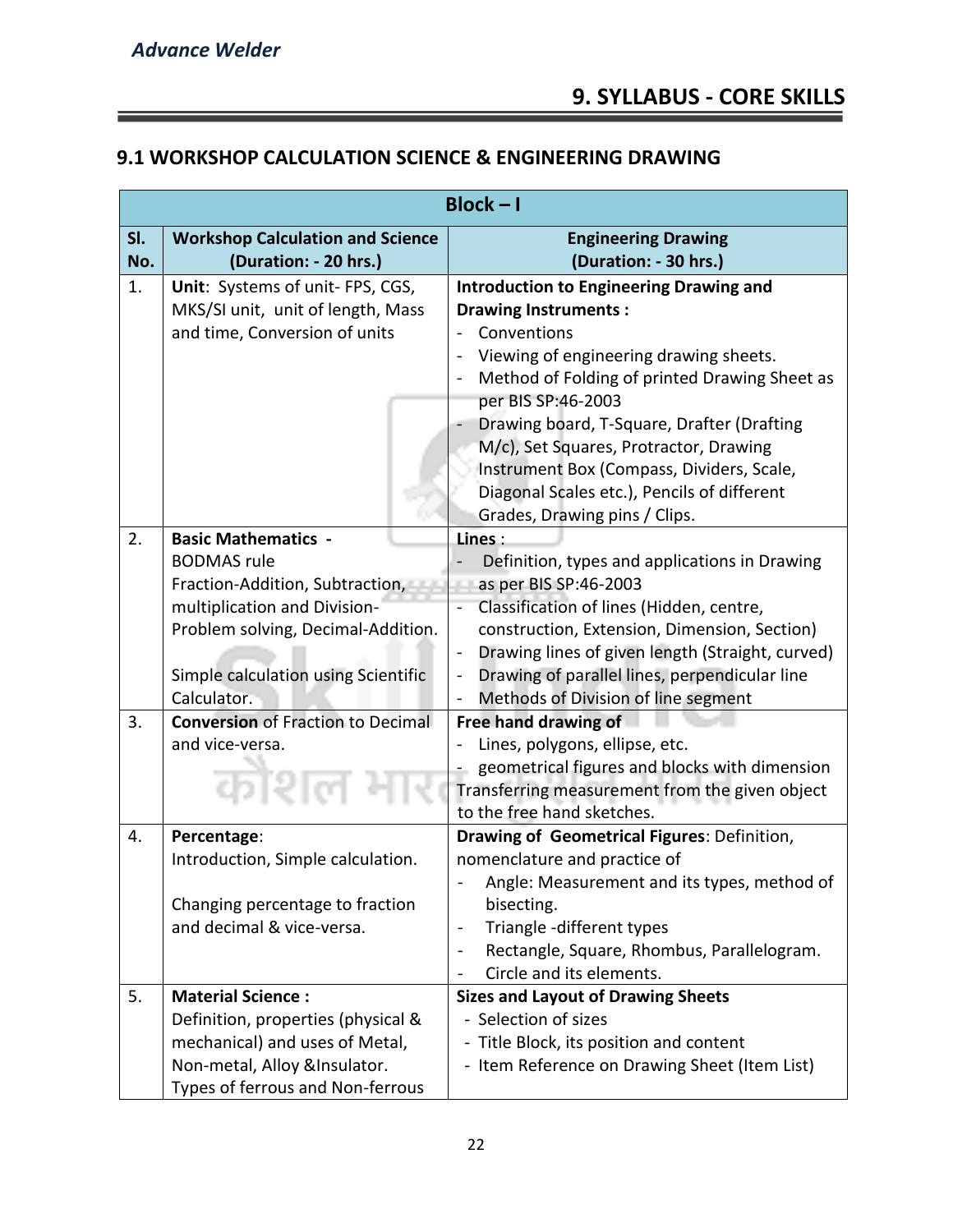|     | metals.                              |                                                         |
|-----|--------------------------------------|---------------------------------------------------------|
|     | Difference between Ferrous and       |                                                         |
|     | Non-Ferrous metals.                  |                                                         |
| 6.  | <b>Mass, Weight and Density:</b>     | <b>Method of presentation of Engineering Drawing</b>    |
|     | Mass, Unit of Mass, Weight,          | - Pictorial View                                        |
|     | difference between mass and          | - Orthographic View                                     |
|     | weight.                              | - Isometric view                                        |
|     | Density, unit of density. Relation   |                                                         |
|     | between mass, weight & density.      |                                                         |
|     | Simple problems related to mass,     |                                                         |
|     | weight, and density.                 |                                                         |
| 7.  | <b>Mensuration:</b>                  | <b>Drawing of Solid figures</b>                         |
|     | Area and perimeter of square,        | (Cube, Cuboids, Cone) with dimensions.                  |
|     | rectangle, parallelogram, triangle,  |                                                         |
|     | circle, semi circle,                 |                                                         |
|     | Volume of solids - cube, cuboid,     |                                                         |
|     | cylinder and Sphere.                 |                                                         |
|     | Surface area of solids - cube,       |                                                         |
|     | cuboid, cylinder and Sphere.         |                                                         |
| 8.  | <b>Elasticity:</b>                   | <b>Free hand Drawing of Solid figures</b>               |
|     | Elastic & Plastic material. Stress & | (Prism, Pyramid, Frustum of Cone and Pyramid.)          |
|     | strain and their units. Young's      | with dimensions.                                        |
|     | modules. Ultimate stress and         |                                                         |
|     | breaking stress.                     |                                                         |
| 9.  | <b>Heat &amp; Temperature:</b>       | Free Hand sketch of hand tools and measuring            |
|     | Heat and temperature, their units,   | tools used in respective trades.                        |
|     | difference between heat and          |                                                         |
|     | temperature, boiling point, melting  |                                                         |
|     | point,                               |                                                         |
|     | Scale of temperature, relation       |                                                         |
|     | between different scale of           |                                                         |
|     | temperature.                         |                                                         |
|     | Thermometer, pyrometer.              |                                                         |
|     | Transmission of heat, conduction,    |                                                         |
|     | convection, radiation.               |                                                         |
| 10. | <b>Basic Electricity:</b>            | <b>Projections:</b>                                     |
|     | Introduction and use of Electricity. | Concept of axes plane and quadrant.                     |
|     | AC, DC & their comparisons.          | Orthographic projections                                |
|     | Current, Voltage, Resistance& their  | Method of first angle and third angle<br>$\blacksquare$ |
|     | units.                               | projections (definition and difference)                 |
|     | Power, Energy & their units.         | Symbol of 1st angle and 3rd angle projection            |
|     | Insulator and conductors & their     | as per IS specification.                                |
|     | uses.                                |                                                         |
| 11. |                                      | Drawing of Orthographic projection in 3rd angle.        |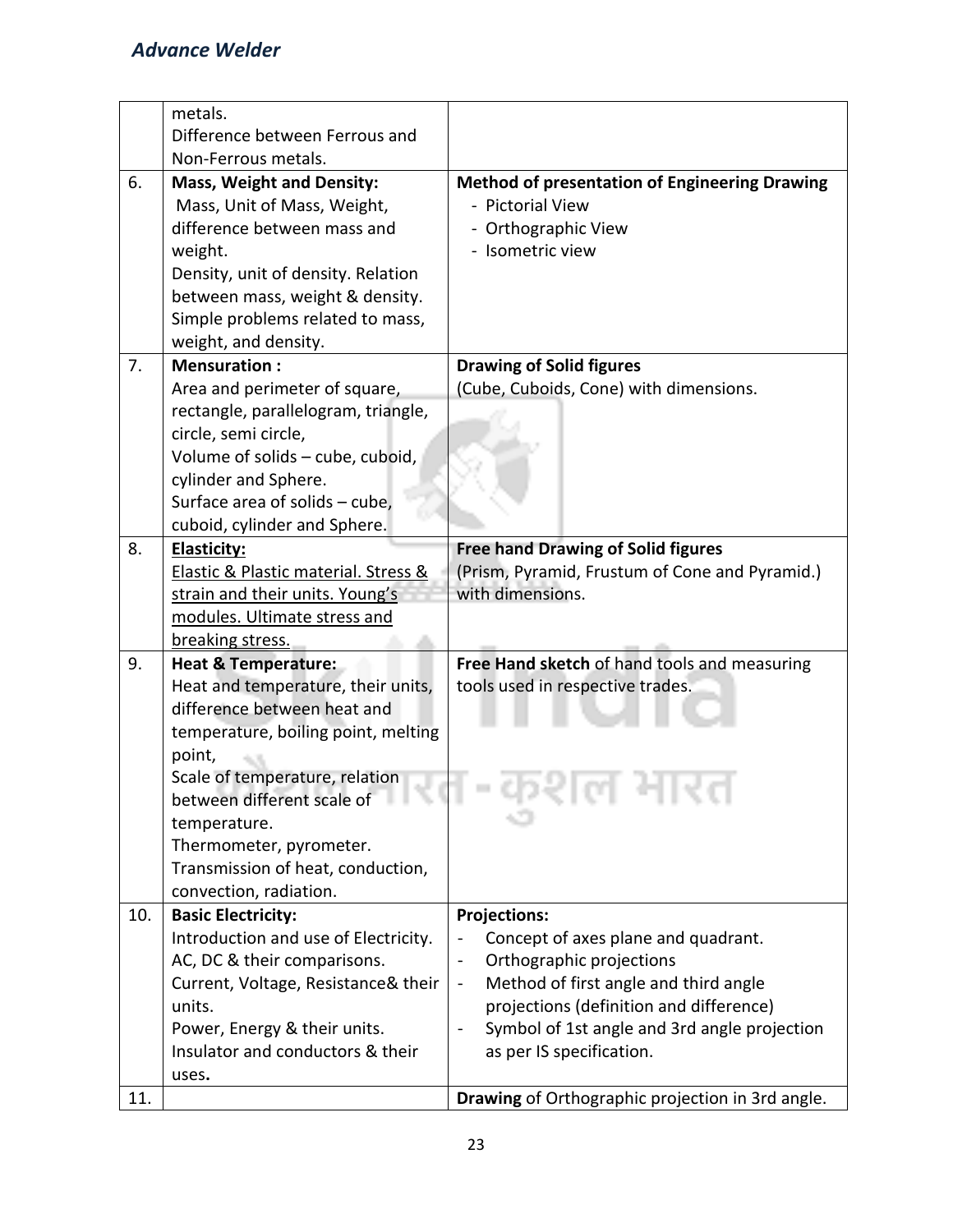#### **9.2 EMPLOYABILITY SKILLS**

#### **(DURATION: - 55 HRS.)**

| <b>Topic</b> | <b>Topic</b>                                                             | <b>Duration</b> |
|--------------|--------------------------------------------------------------------------|-----------------|
| No.          |                                                                          | (in hours)      |
|              | <b>English Literacy</b>                                                  | 7               |
| 1.           | Reading                                                                  |                 |
|              | Reading and understanding simple sentences about self, work and          |                 |
|              | environment                                                              |                 |
| 2.           | Writing                                                                  |                 |
|              | Construction of simple sentences Writing simple English                  |                 |
| 3.           | Speaking / Spoken English                                                |                 |
|              | Speaking with preparation on self, on family, on friends/ classmates, on |                 |
|              | know, picture reading gain confidence through role-playing and           |                 |
|              | discussions on current happening job description, asking about           |                 |
|              | someone's job habitual actions. Taking messages, passing messages on     |                 |
|              | and filling in message forms Greeting and introductions office           |                 |
|              | hospitality, Resumes or curriculum vita essential parts, letters of      |                 |
|              | application reference to previous communication.                         |                 |
|              | I.T. Literacy                                                            | 10              |
| 1.           | <b>Basics of Computer</b>                                                |                 |
|              | Introduction, Computer and its applications, Hardware and peripherals,   |                 |
|              | Switching on-Starting and shutting down of computer.                     |                 |
| 2.           | Word processing and Worksheet                                            |                 |
|              | Basic operating of Word Processing, Creating, opening and closing        |                 |
|              | Documents, use of shortcuts, Creating and Editing of Text, Formatting    |                 |
|              | the Text, Insertion & creation of Tables. Printing document.             |                 |
|              | Basics of Excel worksheet, understanding basic commands, creating        |                 |
|              | simple worksheets, understanding sample worksheets, use of simple        |                 |
|              | formulas and functions, Printing of simple excel sheets.                 |                 |
|              | Use of External memory like pen drive, CD, DVD etc,                      |                 |
| 3.           | <b>Computer Networking and INTERNET</b>                                  |                 |
|              | Accessing the Internet using Web Browser, Downloading and Printing       |                 |
|              | Web Pages, Opening an email account and use of email. Social media       |                 |
|              | sites and its implication.                                               |                 |
|              | <b>Communication Skill</b>                                               | 18              |
| 1.           | <b>Introduction to Communication Skills</b>                              |                 |
|              | Communication and its importance                                         |                 |
|              | Principles of Effective communication                                    |                 |
|              | Types of communication - verbal, nonverbal, written, email,              |                 |
|              | talking on phone.                                                        |                 |
|              | Nonverbal communication - components-Para-language                       |                 |
|              | Body - language                                                          |                 |
|              | Barriers to communication and dealing with barriers.                     |                 |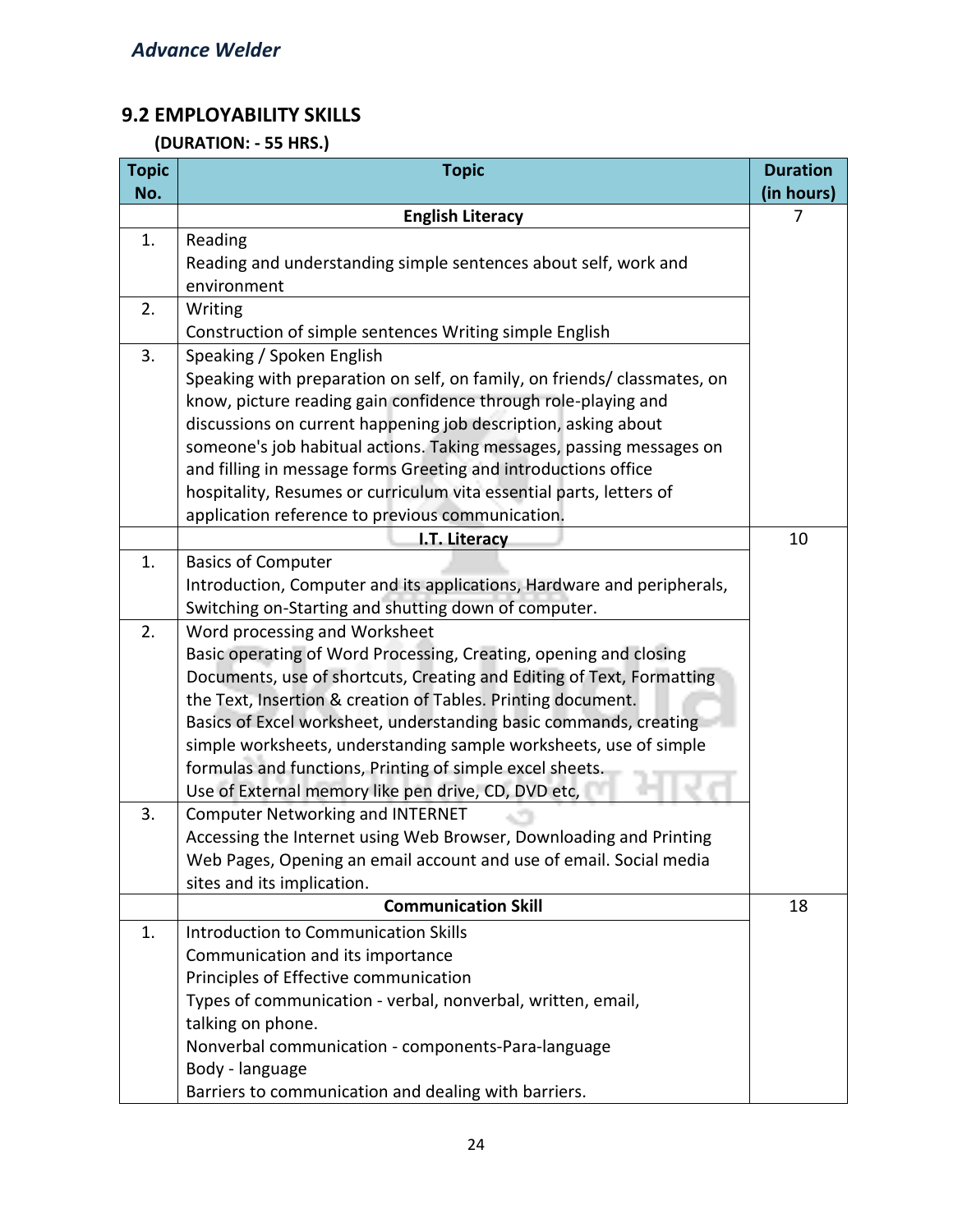| 2. | <b>Listening Skills</b>                                                     |   |
|----|-----------------------------------------------------------------------------|---|
|    | Listening-hearing and listening, effective listening, barriers to effective |   |
|    | listening guidelines for effective listening.                               |   |
| 3. | <b>Motivational Training</b>                                                |   |
|    | <b>Characteristics Essential to Achieving Success</b>                       |   |
|    | The Power of Positive Attitude                                              |   |
|    | Self awareness                                                              |   |
|    | <b>Importance of Commitment</b>                                             |   |
|    | <b>Ethics and Values</b>                                                    |   |
|    | <b>Ways to Motivate Oneself</b>                                             |   |
|    | Personal Goal setting and Employability Planning.                           |   |
| 4. | <b>Facing Interviews</b>                                                    |   |
|    | Manners, Etiquettes, Dress code for an interview                            |   |
|    | Do's & Don'ts for an interview                                              |   |
|    | <b>Entrepreneurship skill</b>                                               | 8 |
| 1. | Concept of Entrepreneurship                                                 |   |
|    | Entrepreneurship- Entrepreneurship - Enterprises:-Conceptual issue.         |   |
|    | Source of business ideas, Entrepreneurial opportunities, The process of     |   |
|    | setting up a business.                                                      |   |
| 2. | <b>Institutions Support</b>                                                 |   |
|    | Role of Various Schemes and Institutes for self-employment i.e. DIC,        |   |
|    | SIDA, SISI, NSIC, SIDO, Idea for financing/ non financing support agencies  |   |
|    | to familiarizes with the Policies / Programmes & procedure & the            |   |
|    | available scheme.                                                           |   |
|    | <b>Productivity</b>                                                         |   |
| 1. | Productivity                                                                |   |
|    | Definition, Necessity.                                                      |   |
| 2. | <b>Affecting Factors</b>                                                    |   |
|    | Skills, Working Aids, Automation, Environment, Motivation                   |   |
|    | How improves or slows down.                                                 |   |
| 3. | Personal Finance Management                                                 |   |
|    | Banking processes, Handling ATM, KYC registration, safe cash handling,      |   |
|    | Personal risk and Insurance.                                                |   |
|    | <b>Occupational Safety, Health &amp; Environment Education</b>              | 6 |
| 1. | Safety & Health                                                             |   |
|    | Introduction to Occupational Safety and Health importance of safety and     |   |
|    | health at workplace.                                                        |   |
| 2. | <b>Occupational Hazards</b>                                                 |   |
|    | Basic Hazards, Chemical Hazards, Vibro-acoustic Hazards, Mechanical         |   |
|    | Hazards, Electrical Hazards, Thermal Hazards. Occupational health,          |   |
|    | Occupational hygienic, Occupational Diseases/ Disorders & its               |   |
|    | prevention.                                                                 |   |
|    |                                                                             |   |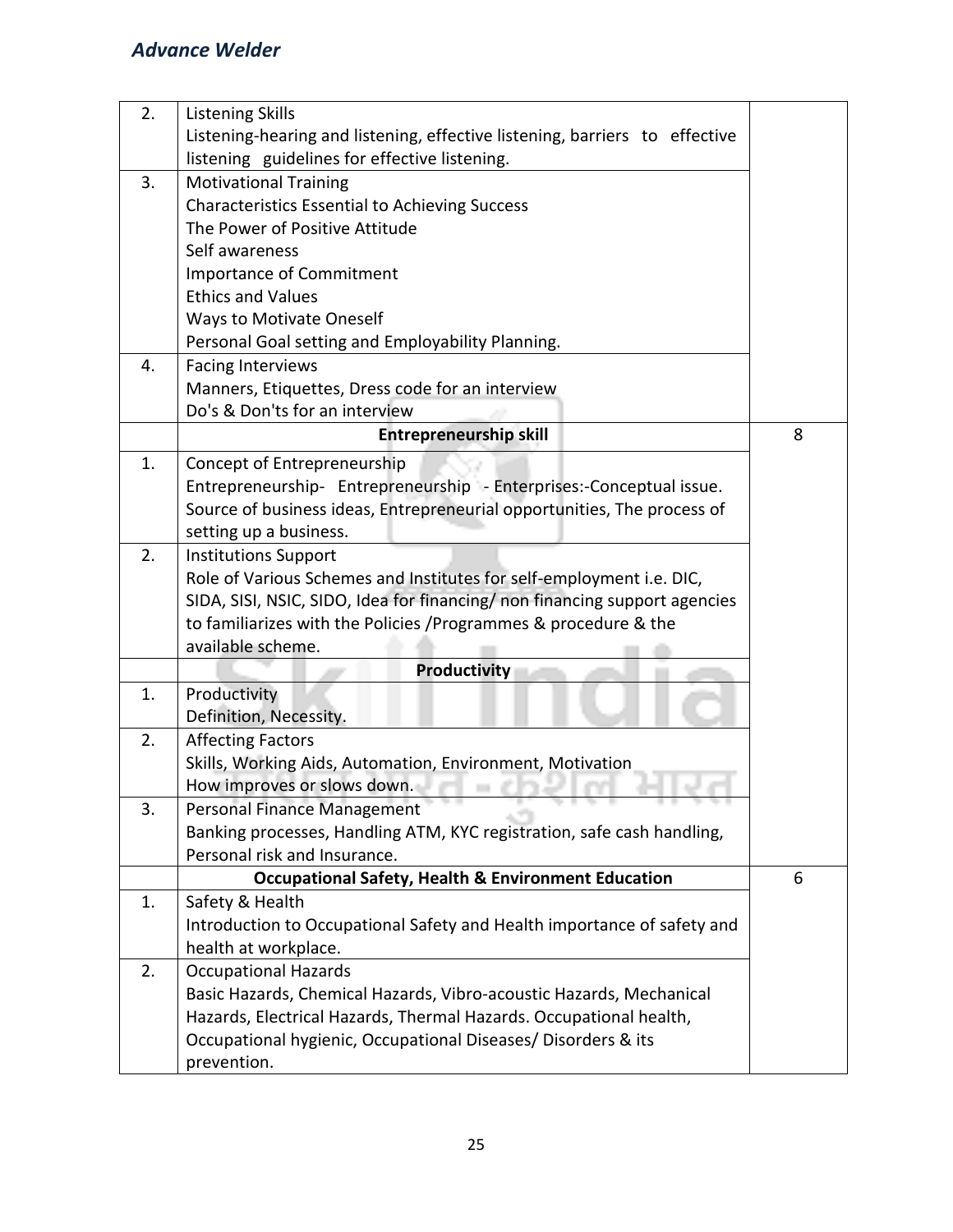| 3. | Accident & safety                                                            |   |
|----|------------------------------------------------------------------------------|---|
|    | Basic principles for protective equipment.                                   |   |
|    | Accident Prevention techniques - control of accidents and safety             |   |
|    | measures.                                                                    |   |
| 4. | <b>First Aid</b>                                                             |   |
|    | Care of injured & Sick at the workplaces, First-Aid & Transportation of      |   |
|    | sick person                                                                  |   |
|    | <b>Labour Welfare Legislation</b>                                            |   |
| 1. | <b>Welfare Acts</b>                                                          |   |
|    | Benefits guaranteed under various acts-Factories Act, Apprenticeship         |   |
|    | Act, Employees State Insurance Act (ESI), Employees Provident Fund Act.      |   |
|    | <b>Quality Tools</b>                                                         | 6 |
| 1. | <b>Quality Consciousness:</b>                                                |   |
|    | Meaning of quality, Quality Characteristic                                   |   |
| 2. | <b>Quality Circles:</b>                                                      |   |
|    | Definition, Advantage of small group activity, objectives of quality Circle, |   |
|    | Roles and function of Quality Circles in Organization, Operation of          |   |
|    | Quality circle. Approaches to starting Quality Circles, Steps for            |   |
|    | continuation Quality Circles.                                                |   |
| 3. | House Keeping:                                                               |   |
|    | Purpose of Housekeeping, Practice of good Housekeeping.                      |   |
| 4. | <b>Quality Tools</b>                                                         |   |
|    | Basic quality tools with a few examples                                      |   |

### Skill India कौशल भारत-कुशल भारत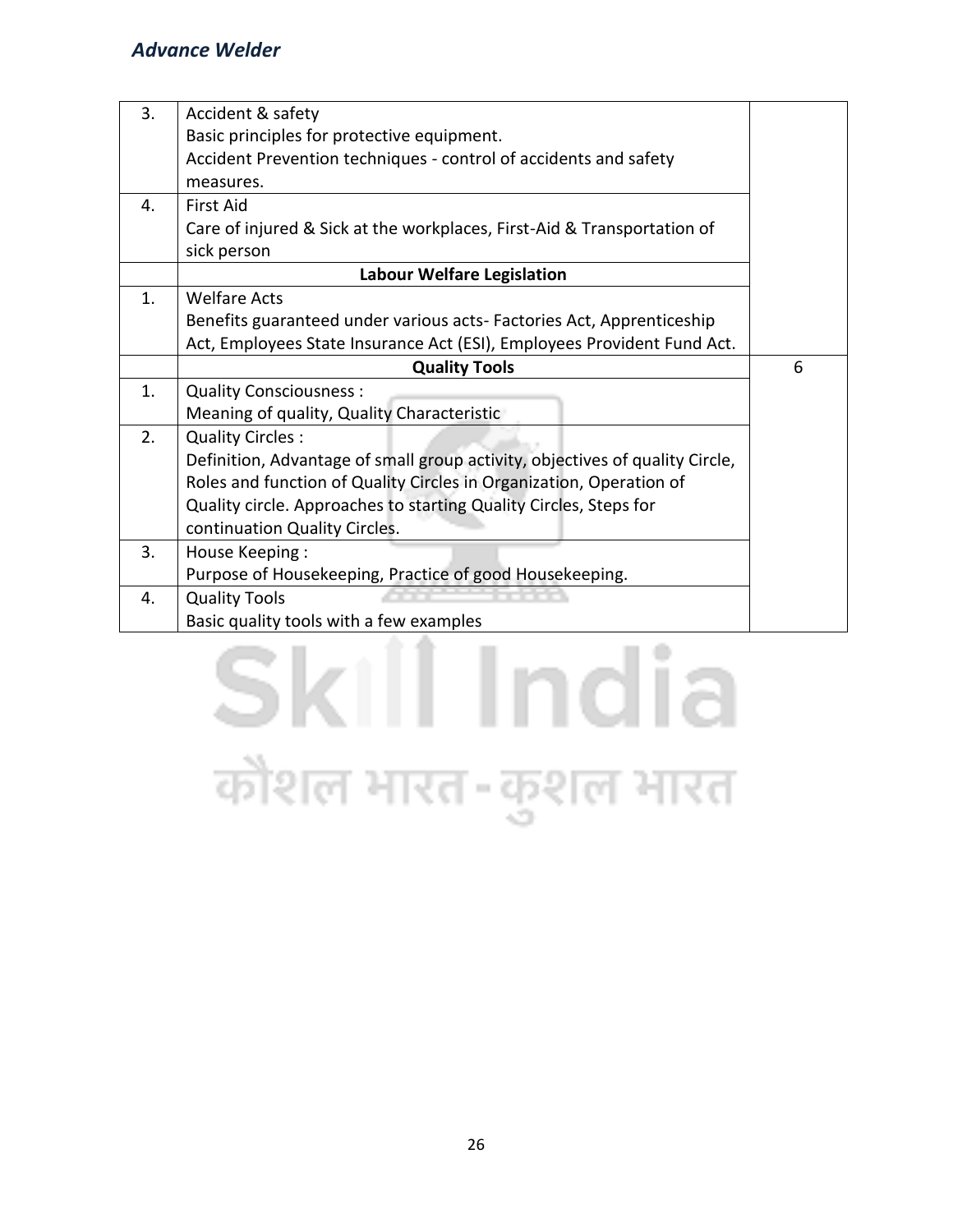#### **10. DETAILS OF COMPETENCIES (ON-JOBTRAINING)**

The **competencies** on completion of On-Job Training are detailed below: -

#### **Block – I**

- 1. Identify precautions to be followed while working in fitting jobs.
- 2. Prepare different types of documentation as per industrial need by different methods of recording information. The candidate should be competent to execute following operation/ skills after completion of the industrial training: - Instructions in safety precautions on the shop floor and use of PPE.
- 3. Use shop floor material handling equipments.
- 4. Read and interpret fabrication drawing & welding symbols. Interpret and apply mechanical drawings of layout/assemblies and perform measurements.
- 5. Cut sheet metal to size.
- 6. Perform edge preparation & fitting practices as applicable to the welder trade and assembling components using clamps, Jigs & Fixtures.
- 7. Perform Oxy-acetylene welding & cutting (using Oxygen and acetylene cylinders/manifold system) observing safety guidelines.
- 8. Practise Oxy-acetylene gauging.
- 9. Prepare surfaces for welding.
- 10. Identify gas welding and brazing of different joints of MS sheets in down hand, horizontal & vertical positions using different types of gas welding filler rods and flux.
- 11. Braze welding of Cast iron in down held position (Optional).
- 12. Practise Silver alloy braze on similar and dissimilar metals.
- 13. Check gas welding of pipes & tubes in different configuration.
- 14. Recognize significance of WPS and PQR, its variables and Inspection Test Plan (ITP).
- 15. Identify Welding defects and their correction.
- 16. Identify Baking and drying of welding electrodes.
- 17. Check Groove and fillet joints of MS parts in down hand, horizontal, vertical and overhead positions by SMAW.
- 18. Prepare Groove joints of grey cast iron/stainless steel parts in down hand positions by SMAW (optional).
- 19. Prepare Pipe joints in 1G & 2G positions by SMAW.
- 20. Reclaim worn-out parts by SMAW.
- 21. Practise hard facing by SMAW.
- 22. Perform Preheating, post heating of welds and Post weld heat treatment.
- 23. Carry out Plasma cutting.
- 24. Check Fillet and groove joints of MS parts in down hand, horizontal, vertical and overhead positions by GMAW.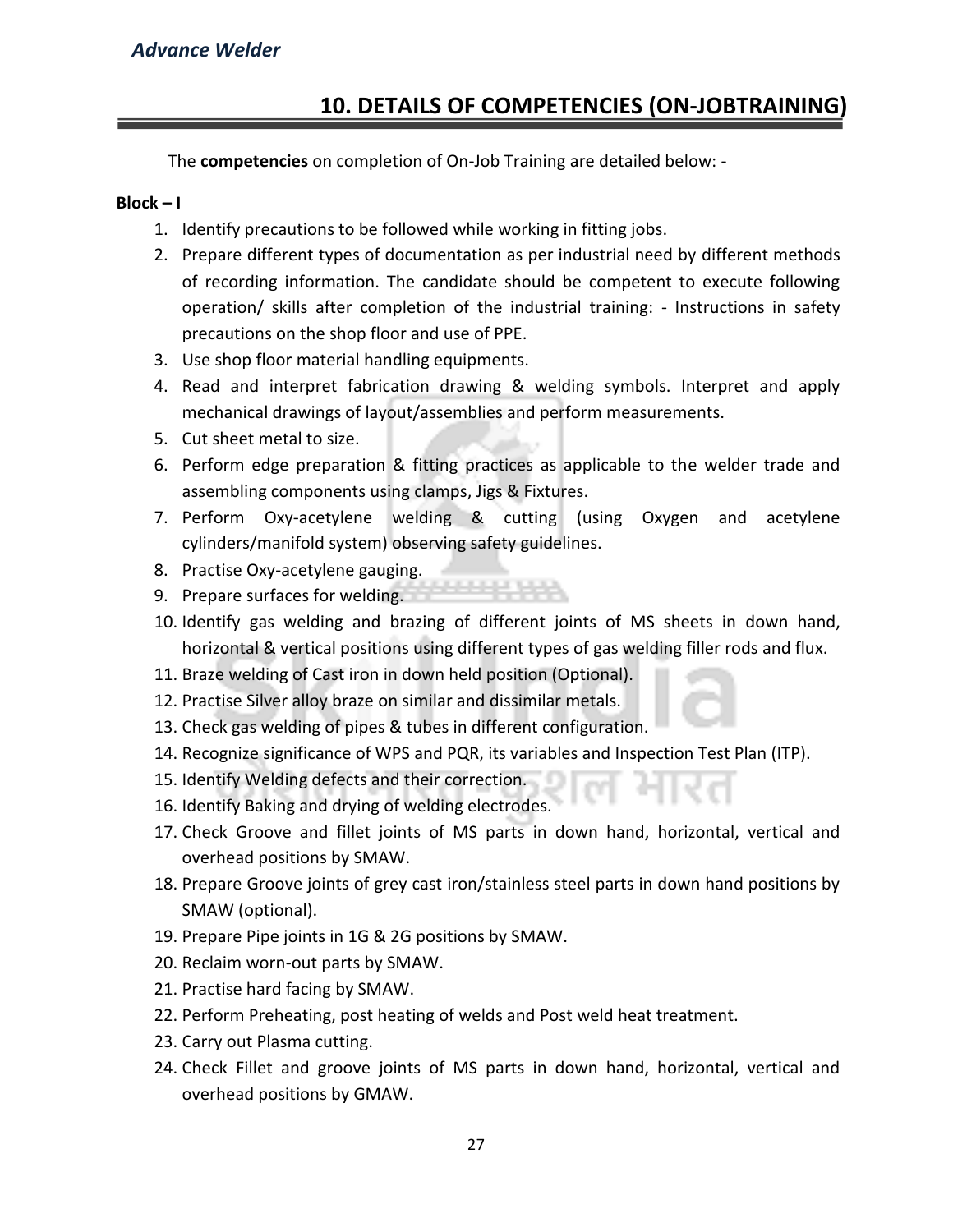- 25. Prepare Fillet& groove joints by GMAW-Pulse and Flux Cored Arc Welding. (Optional)
- 26. Check Butt and Fillet joints of Aluminium and SS parts in down hand, horizontal and vertical positions by GTAW.
- 27. Identify Welding of SS by purging techniques.
- 28. Select operating parameters for the submerged arc welding (SAW) & weld thick plates by SAW.
- 29. Weld thin sheets by resistance spot and seam welding.
- 30. Weld objects/assemblies according to drawing.
- 31. Inspect and test welds and use weld gauges.
- 32. Test welds by destructive and non destructive methods.

#### **Note:**

- 1. Industry must ensure that above mentioned competencies are achieved by the trainees during their on job training.
- 2. In addition to above competencies/ outcomes industry may impart additional training relevant to the specific industry.



<u> 1111111111</u>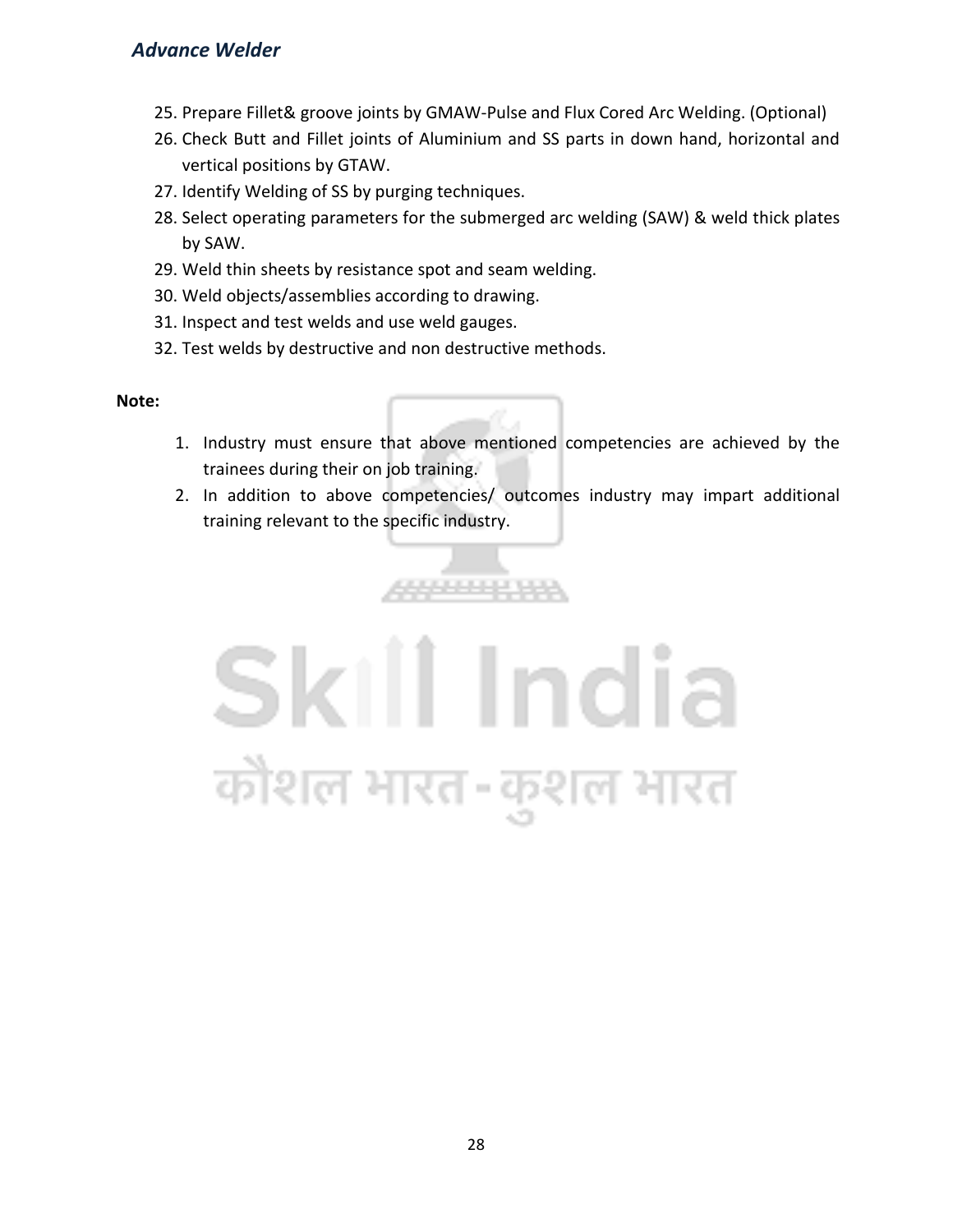#### INFRASTRUCTURE FOR PROFESSIONAL SKILL & PROFESSIONAL KNOWLEDGE

|                                                 | <b>ADVANCE WELDER</b>                                                                 |                             |          |  |
|-------------------------------------------------|---------------------------------------------------------------------------------------|-----------------------------|----------|--|
|                                                 | LIST OF TOOLS AND EQUIPMENT for Basic Training (For 20 Apprentices)                   |                             |          |  |
|                                                 | A. TRAINEES TOOL KIT (For each additional unit trainees tool kit Sl. 1-18 is required |                             |          |  |
|                                                 | additionally)                                                                         |                             |          |  |
| SI.                                             | <b>Name of the Tool &amp; Equipments</b>                                              | <b>Specification</b>        | Quantity |  |
| no.                                             |                                                                                       |                             |          |  |
| 1.                                              | <b>Steel Rule</b>                                                                     | 300 mm                      | 20 nos.  |  |
| 2.                                              | <b>Wing Divider</b>                                                                   | 200 mm                      | 20 nos.  |  |
| 3.                                              | Centre Punch                                                                          | 100 mm                      | 20 nos.  |  |
| 4.                                              | <b>Spring Dividers</b>                                                                | 150 mm                      | 20 nos.  |  |
| 5.                                              | <b>Ordinary Wooden Mallet</b>                                                         | 50 mm                       | 20 nos.  |  |
| 6.                                              | <b>Cross Peen Hammer</b>                                                              | 0.25 Kg with handle         | 20 nos.  |  |
| 7.                                              | Protractor with blade                                                                 | 150 mm                      | 20 nos.  |  |
| 8.                                              | <b>Steel Tape</b>                                                                     | 2 meters                    | 20 nos.  |  |
| 9.                                              | <b>Ball pane Hammer</b>                                                               | 0.5 Kg with handle          | 20 nos.  |  |
| 10.                                             | Scriber)                                                                              | 150mm x 3 mm (Engineers     | 20 nos.  |  |
| 11.                                             | Gloves pair leather                                                                   | 3443<br>As per standard     | 20 nos.  |  |
| 12.                                             | Apron leather                                                                         | As per standard             | 20 nos.  |  |
| 13.                                             | Screen welding helmet type                                                            | As per standard             | 20 nos.  |  |
| 14.                                             | Screen welding hand                                                                   | As per standard             | 20 nos.  |  |
| 15.                                             | Goggles pair welder                                                                   | As per standard             | 20 nos.  |  |
| 16.                                             | Hammer scaling                                                                        | 0.25 kg. With handle        | 20 nos.  |  |
| 17.                                             | Chisel cold flat                                                                      | <b>19 mm</b>                | 20 nos.  |  |
| 18.                                             | Centre punch                                                                          | 9mm x 127 mm                | 20 nos.  |  |
| 19.                                             | <b>Dividers</b>                                                                       | 20 cm                       | 20 nos.  |  |
| 20.                                             | Caliper outside                                                                       | a.<br><b>15 cm</b>          | 20 nos.  |  |
| 21.                                             | Rule two fold brass tipped to read inches                                             | 60 cm                       | 20 nos.  |  |
|                                                 | and mm                                                                                |                             |          |  |
| 22.                                             | Wire brush (M.S)                                                                      | As per standard requirement | 20 nos.  |  |
| 23.                                             | Spark lighter                                                                         | As per standard requirement | 20 nos.  |  |
| 24.                                             | Chipping screen hand                                                                  | As per standard requirement | 20 nos.  |  |
| 25.                                             | Safety boots for welders                                                              | As per standard requirement | 20 nos.  |  |
| 26.                                             | Safety goggles                                                                        | As per standard             | 20 nos.  |  |
| 27.                                             | Square blade                                                                          | 15 cm                       | 20 nos.  |  |
| 28.                                             | Scriber                                                                               | 15 cm                       | 20 nos.  |  |
| 29.                                             | Tongs holding                                                                         | 30 cm                       | 20 nos.  |  |
| 30.                                             | Wire brush (S.S)                                                                      |                             | 20 nos.  |  |
| <b>B: INSTRUMENTS &amp; GENERAL SHOP OUTFIT</b> |                                                                                       |                             |          |  |
| 31.                                             | Brass Rule / nickel chrome steel rule                                                 | 30 cm                       | 4        |  |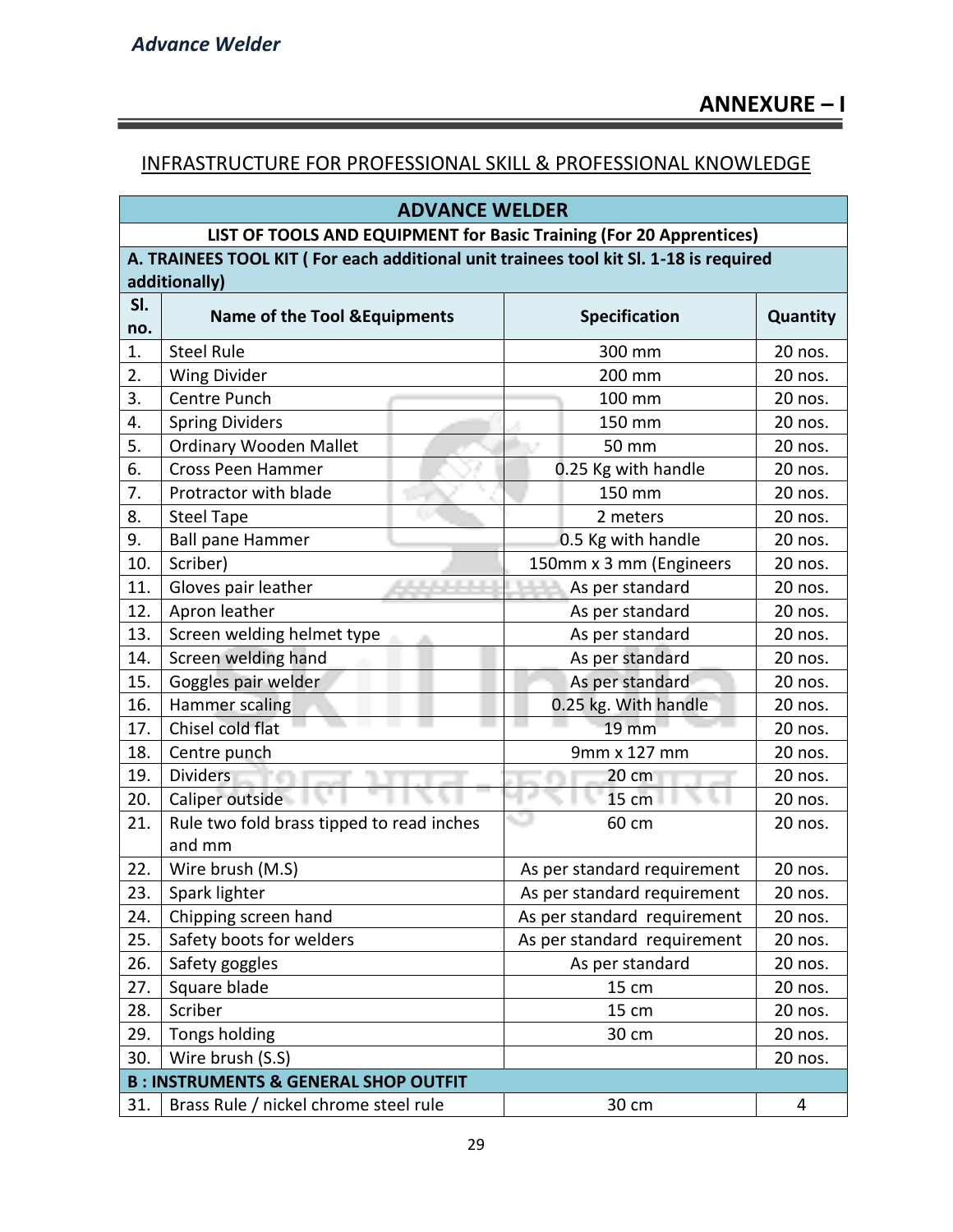| 32. | Hammer ball pin with handle                          | 1 <sub>Kg</sub>             | 4              |
|-----|------------------------------------------------------|-----------------------------|----------------|
| 33. | Chisel cold cross                                    | 6-10mm                      | 1              |
| 34. | <b>Screw Driver</b>                                  | 20-25cm                     | 1 each         |
| 35. | Leg vice on stand                                    | 150 mm                      | 1              |
| 36. | Number punch and letter punch                        | 6 mm                        | 1 set          |
|     |                                                      |                             | each no.       |
| 37. | Hacksaw frame adjustable                             | 30 cm                       | 4              |
| 38. | <b>Hammering blocks</b>                              | 5 cm thick 60 sq            | $\overline{2}$ |
| 39. | Magnifying glass                                     | $x_6$                       | 4              |
| 40. | Weld measuring gauge fillet and butt                 | $\overline{2}$              | $\overline{2}$ |
| 41. | File half round bastard                              | 30 cm                       | 6              |
| 42. | File flat                                            | 35 cm rough                 | 6              |
| 43. | Spanner                                              | 12 mm and 15 mm double      | 4              |
|     |                                                      | ended                       |                |
| 44. | Spanner D E                                          | 6 mm to 15 mm be 1.5 mm set | 1 set          |
|     |                                                      | of Nos.                     |                |
| 45. | Clamps                                               | 10 cm 15 cm 20 cm 30 cm     | 2 each         |
| 46. | Hammer sledge double faced                           | 3 Kg.                       | 1              |
| 47. | Pipe wrench                                          | 25 cm and 35 cm             | 1 each         |
| 48. | Steel tape                                           | 182 cm flexible in case     | 1              |
| 49. | "Tinmans" square                                     | 60cm x 30 cm                | $\mathbf{1}$   |
| 50. | Welding torches with                                 | 10 nozzles                  | 6 set          |
| 51. | Eutalloy micro flow powder welding                   | 10                          | 1 kit          |
|     | process                                              |                             |                |
| 52. | Rototec powder welding process                       | As per standard             | 1 kit          |
| 53. | Earth clamps                                         | As per standard             | 12             |
| 54. | Pipe Cutter                                          | As per standard requirement | 1 set          |
| 55. | Cutting torch Oxy-Acetylene with cutting             | As per standard             | 2 set          |
|     | nozzle<br><b>PARK BELLEVILLE</b><br><b>The State</b> |                             |                |
| 56. | Heavy duty cutting, blow pipe with cutting           | As per standard             | 1 set          |
|     | nozzles                                              |                             |                |
| 57. | Electrode holder                                     | 400 amps                    | 6              |
|     | Welding rubber hose, oxygen and                      | 8 mm                        | 100 mtr.       |
| 58. | acetylene                                            |                             |                |
| 59. | Rubber hose clips                                    | As per standard requirement | 50             |
| 60. | Spindle key (for opening cylinder valve)             | As per standard requirement | 8              |
| 61. | Pressure regulator oxygen double stage               | As per standard requirement | 8              |
| 62. | Pressure regulator acetylene Regulators              | As per standard requirement | 8              |
| 63. | Tip cleaner                                          |                             | 8              |
|     | Glasses coloured                                     | 108 x 82 x 3 mm DIN 9A 11 A | 20each         |
| 64. |                                                      | & 13 A                      |                |
| 65. | Glass white                                          | 108 mm x 82 mm              | 20 dozen       |
| 66. | Outfit spanner                                       | As per standard requirement | 8              |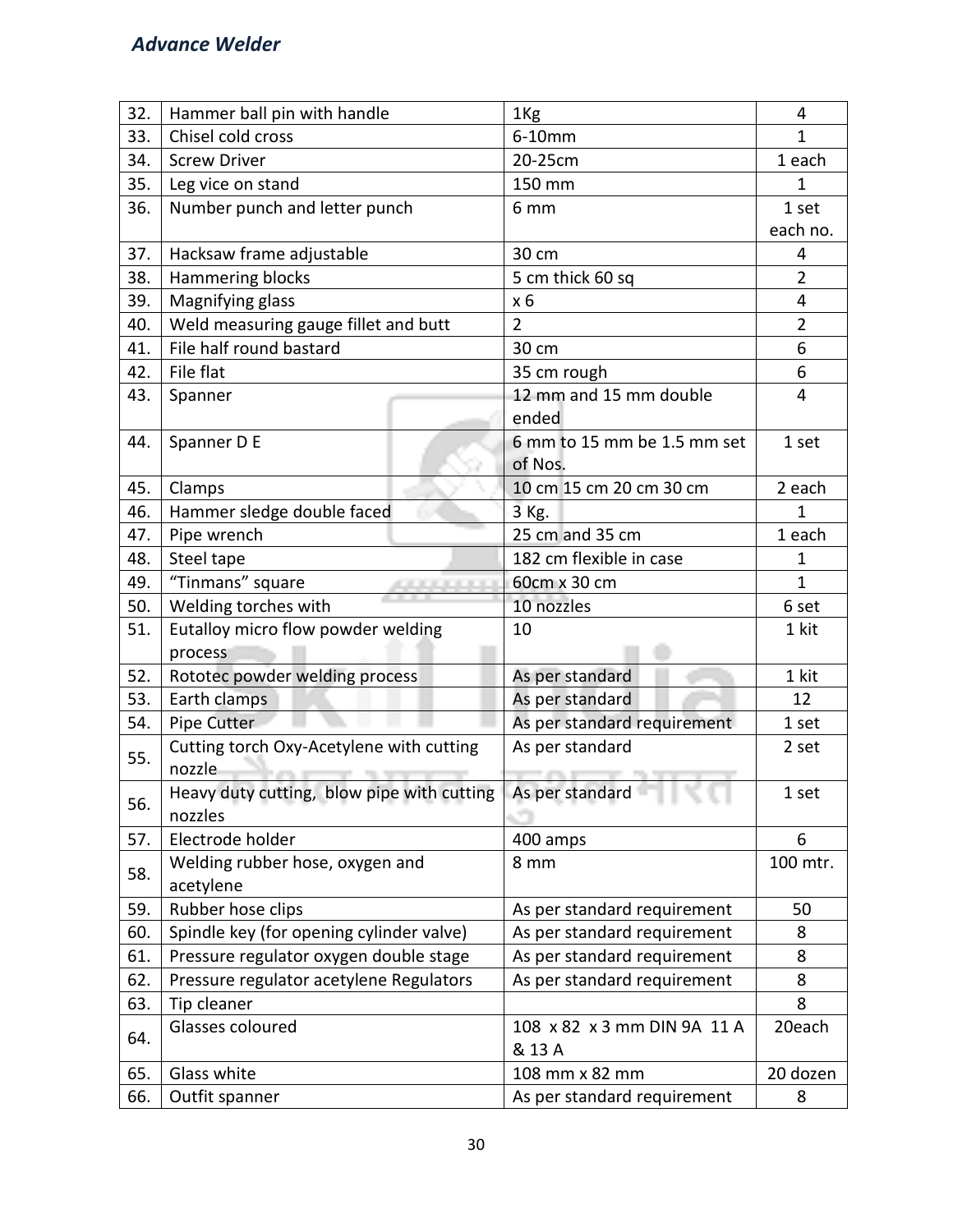| 67.  | Rubber hose pipe black and red                       | 5 mm                                      | 30 mtr.        |
|------|------------------------------------------------------|-------------------------------------------|----------------|
| 68.  | Leather sleeves                                      | As per noms.                              | 20 pairs       |
|      | <b>C: GENERAL MACHINERY INSTALLATIONS</b>            |                                           |                |
| 69.  | Transformer welding set with all                     | 300 A                                     | 1 set          |
|      | accessories                                          |                                           |                |
| 70.  | Arc welding set Rectifier type with all              | 400 Amps                                  | 1 set          |
|      | accessories.                                         |                                           |                |
| 71.  | CO2 welding machine complete (Inverter               | 400 amps                                  | 1 set          |
|      | type)                                                |                                           |                |
| 72.  | TIG welding set complete AC/DC                       | 300 amps                                  | 1 set          |
| 73.  | Welding cables to carry with flexible                | 400 amps                                  | 50 mte         |
|      | rubber                                               |                                           |                |
| 74.  | Lugs for Cables                                      | As per standard requirement               | 4 nos          |
| 75.  | CNC Profile cutting machine                          | As per standard requirement               | $\mathbf 1$    |
| 76.  | Gas welding table fire bricks on stand               | 822 x 92 x 60 cm                          | 3              |
| 77.  | Arc welding table all metal with positioner          | As per standard requirement               | 6              |
| 78.  | Trolley for cylinder (H P unit)                      | As per standard requirement               | $\overline{2}$ |
| 79.  | Bench shear hand capacity                            | up to 5 mm                                | $\mathbf 1$    |
| 80.  | D E grinder wheel motorized Pedestal type            | 30 cm                                     | $\mathbf{1}$   |
| 81.  | Vice bench                                           | 10 cm                                     | 6              |
| 82.  | Power hacksaw                                        | As per standard requirement               | $\mathbf 1$    |
| 83.  | Electrode drying oven Temp.                          | range 0-250 <sup>0</sup> C, 10Kg capacity | $\mathbf{1}$   |
| 84.  | AG 7 Grinder& AG4                                    | $4 - 7AG$                                 | 2 each         |
| 85.  | Portable drilling machine                            | (Cap. 6 mm)                               | 1              |
| 86.  | <b>Welding helmets</b>                               | As per standard requirement               | 16             |
| 87.  | Steel lockers with                                   | <b>8pigeonholes</b>                       | 2              |
| 88.  | Dye penetrant Testing kit                            | As per standard requirement               | 2 set          |
| 89.  | Magnetic particle Testing machine                    | As per standard requirement               | $\mathbf{1}$   |
| 90.  | Ultrasonic flaw detector                             | As per standard requirement               | $\mathbf{1}$   |
| 91.  | X-ray film reference standard                        | As per standard requirement               | 1 set          |
| 92.  | Submerged Arc welding machine -                      | 600 Amps                                  | 1              |
| 93.  | Micro plasma welding machine -                       | 25 Amps                                   | $\mathbf 1$    |
| 94.  | Spot welding machine -                               | 15 KVA                                    | $\mathbf{1}$   |
| 95.  | Seam welding machine                                 | As per standard requirement               | $\mathbf 1$    |
| 96.  | Universal Testing machine                            | As per standard requirement               | 1              |
| 97.  | Personnel Computer with latest profile               | As per standard requirement               | 1              |
| 98.  | Welding CDs (Processes and Inspection                | As per standard requirement               | 1 set          |
|      | methods)                                             |                                           |                |
| 99.  | Fibre Welding booth & welding screen                 | As per standard requirement               | 8 each         |
| 100  | Fume extractors                                      | As per standard requirement               | 4              |
| 101. | Oxygen, Acetylene, Argon & Co <sub>2</sub> cylinders | As per standard requirement               | 2 each         |
| 102. | Firefighting equipment & First aid box               | As per standard requirement               | As             |
|      |                                                      |                                           | required       |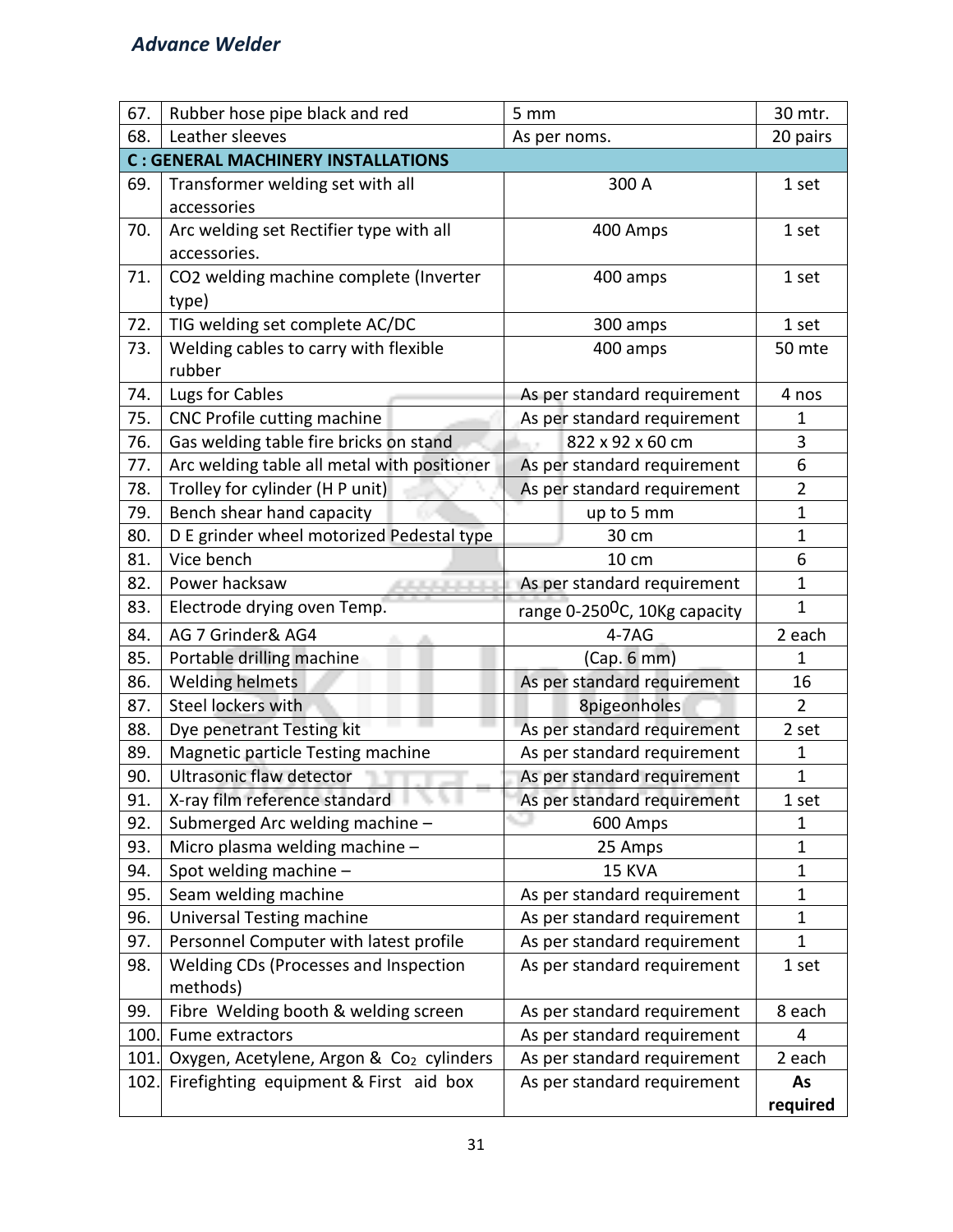#### INFRASTRUCTURE FOR WORKSHOP CALCULATION & SCIENCE AND ENGINEERING DRAWING

#### **TRADE: ADVANCE WELDER**

#### **LIST OF TOOLS& EQUIPMENTS FOR -20APPRENTICES**

1) **Space Norms** : 45 Sq.m.(For Engineering Drawing)

#### **2) Infrastructure:**

| <b>A: TRAINEES TOOL KIT:-</b> |                                    |                               |             |  |  |  |  |  |  |  |
|-------------------------------|------------------------------------|-------------------------------|-------------|--|--|--|--|--|--|--|
| SI.<br>No.                    | Name of the items                  | <b>Specification</b>          | Quantity    |  |  |  |  |  |  |  |
| 1.                            | Draughtsman drawing instrument box | As per standard               | $20+1$ set  |  |  |  |  |  |  |  |
| 2.                            | Set square celluloid 45°           | (250 X 1.5 mm)                | $20+1$ set  |  |  |  |  |  |  |  |
| 3.                            | Set square celluloid 30°-60°       | $(250 \times 1.5 \text{ mm})$ | $20+1$ set  |  |  |  |  |  |  |  |
| 4.                            | Mini drafter<br>2010/01/23         | As per standard               | $20+1$ set  |  |  |  |  |  |  |  |
| 5.                            | Drawing board IS: 1444             | (700mm x500 mm)               | $20+1$ set  |  |  |  |  |  |  |  |
|                               | <b>B: Furniture Required</b>       |                               |             |  |  |  |  |  |  |  |
| SI.                           | Name of the items                  | <b>Specification</b>          | Quantity    |  |  |  |  |  |  |  |
| No.                           |                                    |                               |             |  |  |  |  |  |  |  |
| 1                             | <b>Drawing Board</b>               | As per standard               | 20          |  |  |  |  |  |  |  |
|                               |                                    |                               |             |  |  |  |  |  |  |  |
| $\overline{2}$                | Models: Solid & cut section        | As per standard               | as required |  |  |  |  |  |  |  |
| $\overline{3}$                | <b>Drawing Table for trainees</b>  | As per standard               | as required |  |  |  |  |  |  |  |
| 4                             | Stool for trainees                 | As per standard               | as required |  |  |  |  |  |  |  |
| 5                             | Cupboard (big)                     | As per standard               | 01          |  |  |  |  |  |  |  |
| 6                             | <b>White Board</b>                 | (size: 8ft. x 4ft.)           | 01          |  |  |  |  |  |  |  |
| $\overline{7}$                | Trainer's Table                    | As per standard               | 01          |  |  |  |  |  |  |  |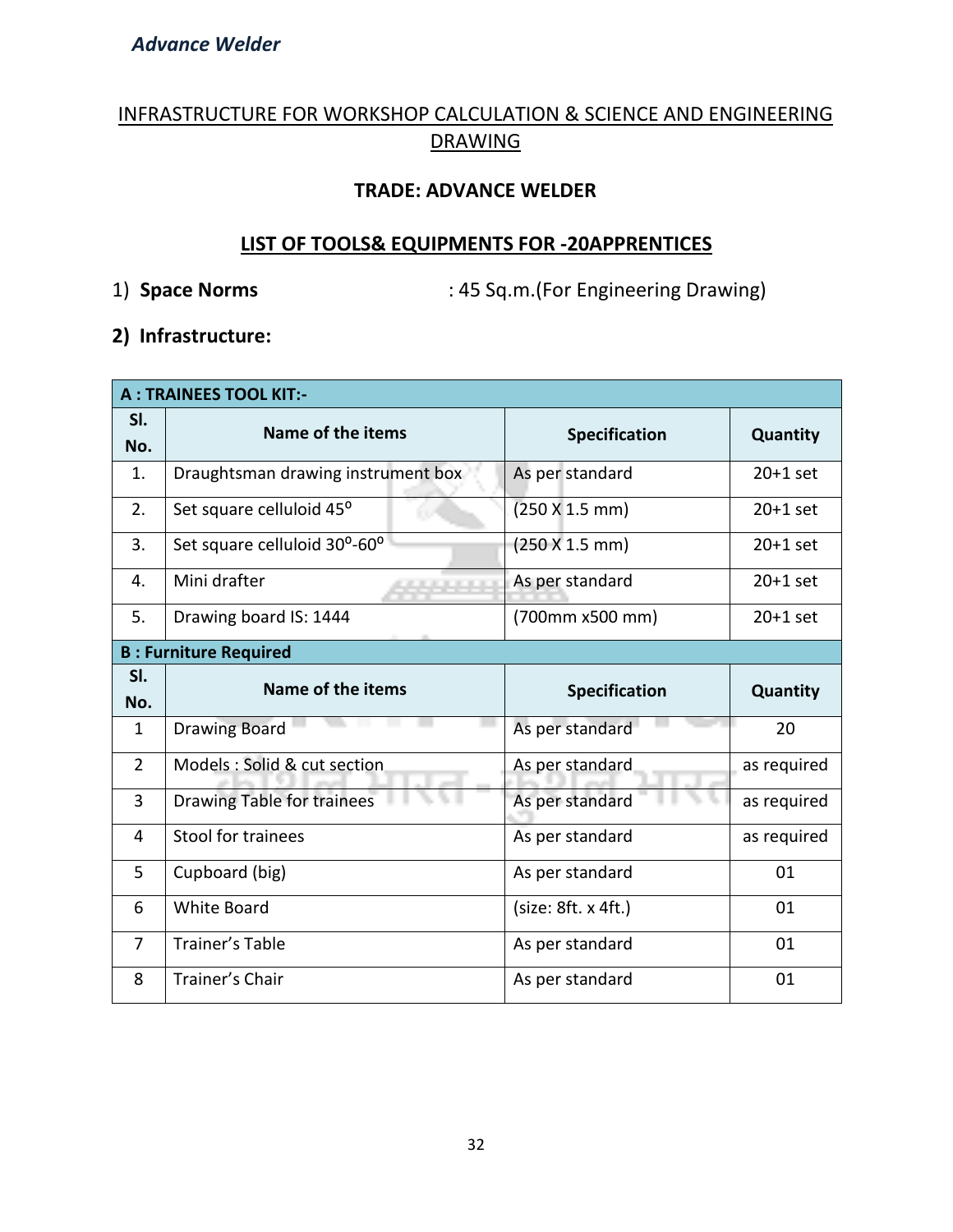| <b>TOOLS &amp; EQUIPMENTS FOR EMPLOYABILITY SKILLS</b>                                                |                                                                                                                                                          |         |  |  |  |  |  |  |  |
|-------------------------------------------------------------------------------------------------------|----------------------------------------------------------------------------------------------------------------------------------------------------------|---------|--|--|--|--|--|--|--|
| Sl. No.                                                                                               | Name of the Equipment                                                                                                                                    |         |  |  |  |  |  |  |  |
| 1.                                                                                                    | Computer (PC) with latest configurations and Internet connection with<br>standard operating system and standard word processor and<br>worksheet software |         |  |  |  |  |  |  |  |
| 2.                                                                                                    | <b>UPS - 500VA</b>                                                                                                                                       | 10 Nos. |  |  |  |  |  |  |  |
| 3.                                                                                                    | Scanner cum Printer                                                                                                                                      | 1 No.   |  |  |  |  |  |  |  |
| 4.                                                                                                    | <b>Computer Tables</b>                                                                                                                                   | 10 Nos. |  |  |  |  |  |  |  |
| 5.                                                                                                    | <b>Computer Chairs</b>                                                                                                                                   | 20 Nos. |  |  |  |  |  |  |  |
| 6.                                                                                                    | <b>LCD Projector</b>                                                                                                                                     | 1 No.   |  |  |  |  |  |  |  |
| 7.                                                                                                    | White Board 1200mm x 900mm                                                                                                                               | 1 No.   |  |  |  |  |  |  |  |
| $\vert$ Note: - Above Tools & Equipments not required, if Computer LAB is available in the institute. |                                                                                                                                                          |         |  |  |  |  |  |  |  |

# Skill India कौशल भारत-कुशल भारत